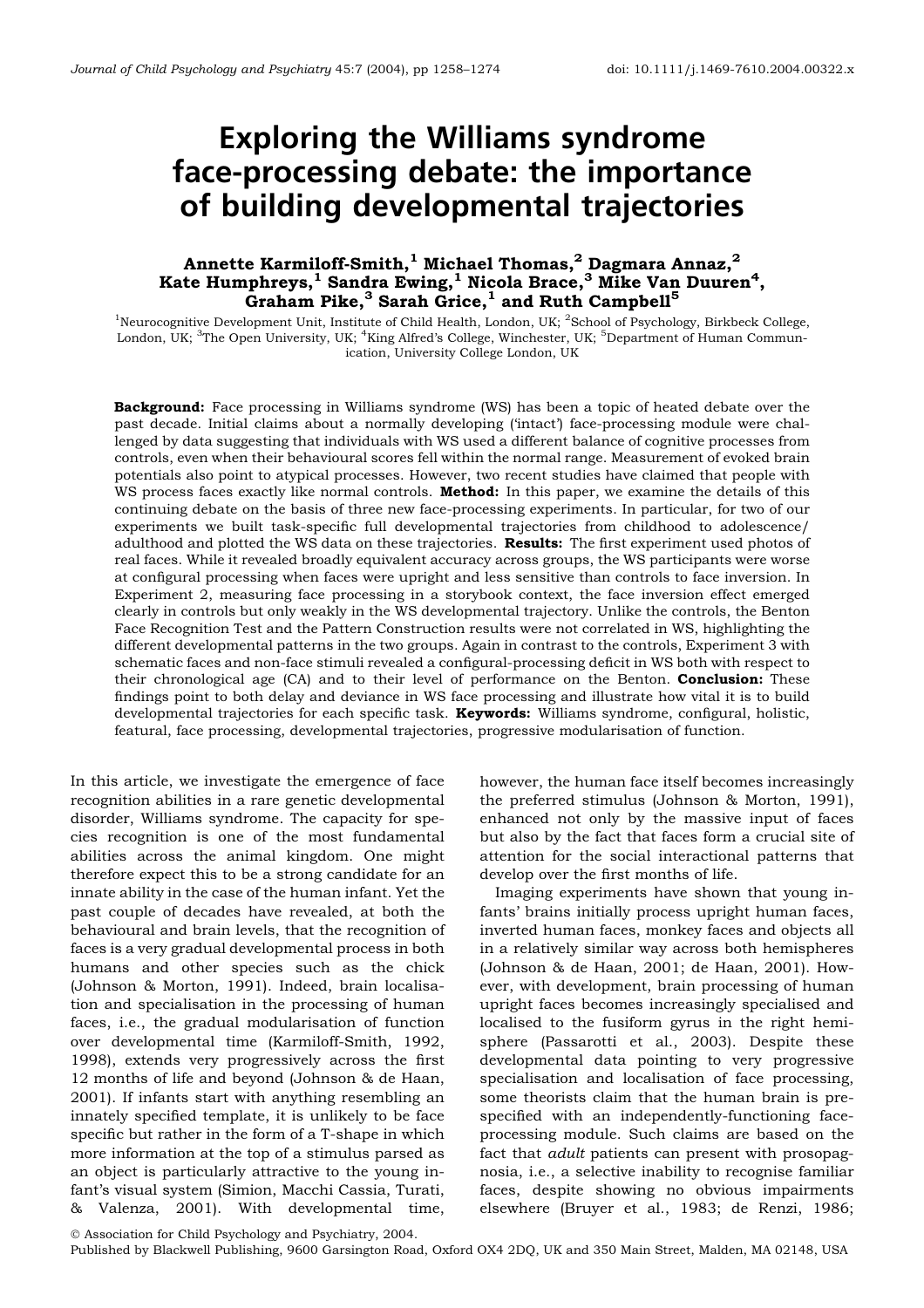Farah, Levinston, & Klein, 1995; Temple, 1997). So, there is still a debate concerning the extent to which face recognition abilities are part of the hardwired functional architecture of the infant brain versus the extent to which these emerge in adults mainly as a product of development. Can developmental disorders address this question, particularly those where face recognition appears to exceed general cognitive ability, such as in Williams syndrome?

#### Williams syndrome

Williams syndrome (WS) is a genetic disorder in which some 25 genes are deleted on one copy of chromosome 7, leading to serious deficits in spatial cognition, number, planning and problem solving (see Donnai & Karmiloff-Smith, 2000, for full details). IQ scores are in the 50s to 60s range (Udwin & Yule, 1991). Of particular interest to cognitive neuroscientists is the fact that two domains – language and face processing – show particular behavioural proficiency compared to the general levels of intelligence reached by this clinical group. Indeed, WS scores on some language and face-processing tasks fall in the normal range. When such findings first arose, they were heralded as demonstrating that, in the case of face processing, for instance, WS presents with an 'intact' or 'preserved' face-processing module (e.g., Bellugi, Sabo, & Vaid, 1988; Bellugi, Wang, & Jernigan, 1994; Wang, Doherty, Rourke, & Bellugi, 1995; though see Bellugi, Lichtenberger, Mills, Galaburda, & Korenberg, 1999, for more recent discussion). While some have rejected these claims (Karmiloff-Smith, 1997, 1998; Deruelle, Mancini, Livet, Cassé-Perrot, & de Schonen, 1999), others maintain that people with the syndrome display normal face processing (e.g., Deruelle, Rondan, Mancini, & Livet, 2003; Tager-Flusberg, Plesa-Skwerer, Faja, & Joseph, 2003). This is of course tantamount to claiming that face processing develops normally in WS.

One of the problems with many of the WS faceprocessing studies is that terms like featural/ piecemeal/componential/local/analytical versus configural/holistic/global/gestalt have been used interchangeably, as if they were synonymous, and thus have not been adequately specified. In this paper, we use the term 'featural' to refer to the ability to identify faces based on individual features (eyes, nose, mouth, chin), and the term 'configural' to refer to the ability to differentiate faces based on sensitivity to the spatial distances amongst internal features, i.e., second-order relational information. Configural face processing is associated with maturity of face recognition encoding and 'expert' recognition in adults. By contrast, the term 'holistic' is deemed to cover the gluing together of facial features (and hairline) into a gestalt, without necessarily conserving the spatial distances between features (Maurer, Le Grand, & Mondloch,

2002; Tanaka & Farah, 1993). In other words, the capacity to process information holistically does not involve the processing of second-order relational information. We start with a review of previous work on face processing in Williams syndrome, followed by three new experiments with this clinical population.

#### Previous WS face-processing studies

There are no experimental studies of face processing in infants with WS to complement the studies of healthy infants discussed in our introduction. However, some observational work, as well as experiments indirectly tapping face processing, revealed that infants with WS spend significantly more time focused on faces than on objects (Bellugi, Lichtenberger, Jones, Lai, & St. George, 2000; Laing et al., 2002; Mervis & Bertrand, 1997). This has led many authors to assume that the WS infant's inordinate attention to faces explains why adults with WS end up achieving good behavioural scores on some faceprocessing tasks. But does such early attention to faces necessarily lead to configural processing in older individuals with WS?

The initial claims that adolescents and adults with WS exhibit face recognition skills that are 'intact'/ 'spared' (i.e., developed normally) were based on findings that performance on the standardised faceprocessing tasks like the Benton Facial Recognition Test and the Rivermead Face Memory Task was at normal or near normal levels. However, several studies subsequently challenged the notion of an 'intact' face-processing module and suggested that people with WS achieve their normal scores by resorting to different strategies from controls. Karmiloff-Smith (1997) reported that on a face-matching task, adult participants with WS  $(N = 10)$  did not differ from chronological-age-matched controls with respect to featural analysis, but were significantly worse when items necessarily required configural analysis, i.e., taking account of second-order relations. These preliminary findings, the result of acknowledged post-hoc analyses, gained support from a later study by Deruelle et al. (1999). Twelve children and adults with WS, aged between 7 and 23, were compared against chronological-age (CA) and mental-aged (MA) matched controls in a task requiring participants to decide whether two pictures of faces were the same or different when presented in upright and inverted conditions (their second experiment). The clinical group was less subject to an inversion effect than the controls. The authors explained these results by a greater reliance of the WS participants on featural analysis in both the upright and inverted conditions, whereas the controls used predominantly featural processing for the inverted faces and configural processing for the upright faces. This led the authors to speculate that WS face processing is not merely delayed but follows a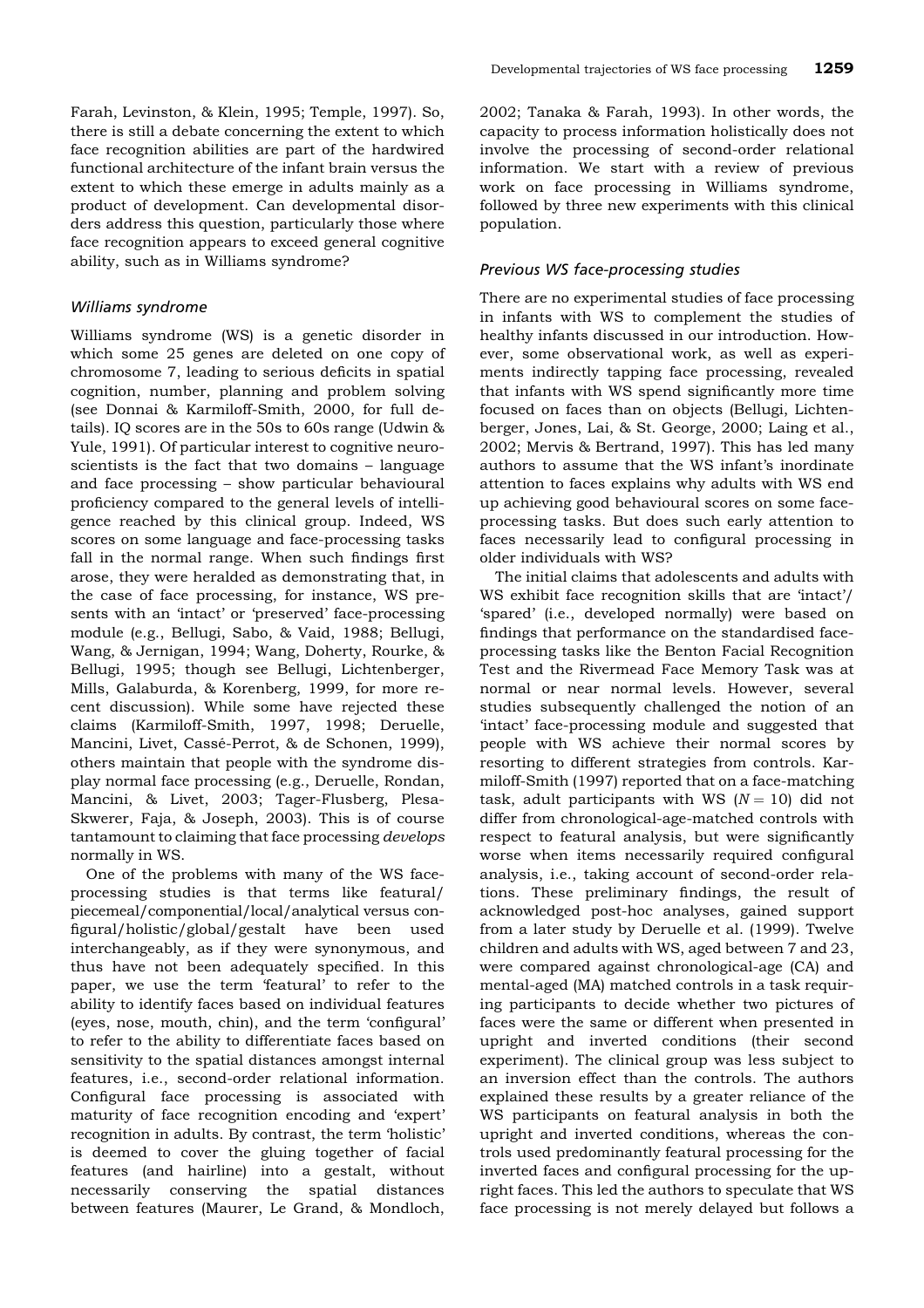different developmental pathway. In a third experiment, Deruelle et al. (1999) investigated the processing of configurally and featurally modified schematic faces and geometric shapes. Yet again, the CA and MA matches produced significantly fewer errors than the WS group on configural items, but no differences emerged with respect to the featural ones. The 1999 Deruelle et al. study adds further support to the claim that people with WS are biased to process featural over configural information, regardless of the type of facial (real faces or schematic faces) or geometric stimuli.

Two recent papers have, however, challenged this now rather general conclusion and claimed that people with WS process faces in exactly the same way as controls (Deruelle et al., 2003; Tager-Flusberg et al., 2003).

Deruelle et al. (2003) sought to explore holistic face processing in WS. They compared 12 children and adolescents with WS (aged 6 to 17 years) against controls in their ability to match faces to either a low or high spatial frequency filtered target face. Two control groups were used, either matched individually on chronological age or on overall mental age. All groups tended to find face matching easier to a low spatially filtered target face (i.e., a face in which the broad patterns of light and dark were preserved but fine detail was lost) than a high spatially filtered face. WS performance fell between the CA and MA control groups but was not significantly different from either. While Deruelle et al. took these results to indicate that face-processing abilities develop normally in children with WS, the sensitivity of responses to the spatial frequency manipulation was unchanging with age across all the groups, despite the wide age range. This implies that, by the age of testing, any developmental change had already plateaued in terms of holistic face processing, making it impossible to assess the implications for the WS participants on the developmental trajectory.

Tager-Flusberg et al. (2003) have also recently argued in favour of normally developing face processing in WS. That study had the merit of using a considerably larger sample than previous work, including 47 adolescents and adults with WS (aged 12 to 36 years) and 39 CA-matched controls. They were tested on the standardised Benton Face Recognition Test used in previous studies, as well as on a part– whole paradigm. This latter task involved matching individual face parts in two conditions, either in isolation or in the context of a whole face. The authors predicted that if the WS group were less influenced by the overall context of a face, they should show a reduced difference between the two conditions, whereas the controls should be aided in the recognition of individual features by their presentation in the context of a face. Face orientation was also varied to assess whether the ability to use the whole-face context was disrupted by inversion to the same extent in the control and WS groups. While the overall

accuracy was better in the CA-matched control group than in the WS group, the presence or absence of surrounding face context had the same effect for upright presentation on controls and the clinical group. Tager-Flusberg et al. present their results as challenging previous WS data that pointed to atypical face processing and argue that earlier studies were underpowered because of small Ns. However, it is not clear that their task addresses the same aspect of face processing as previous studies. Their part–whole task (taken from Tanaka & Farah, 1993) concerns the processing of individual features recognised in isolation or in the context of a whole face. This taps, as the authors recognise, the processing of the face gestalt, i.e., first-order holistic processing, rather than second-order configural processing. Indeed, throughout their article, Tager-Flusberg et al. contrast featural processing with 'holistic' processing rather than with configural processing. Yet the Deruelle et al. (2003) study indicates that individuals with WS are not markedly impaired on holistic processing and none of the existing research, including our own, has claimed that individuals with WS are incapable of first-order holistic processing. The debate is about second-order configural processing. Of importance, too, is the fact that in the Deruelle et al. study holistic processing assessed by spatial frequency manipulations exhibited no developmental change across the age range employed by Tager-Flusberg and colleagues. Similarly, when these researchers examined developmental change across their (wide) age range, they also found no correlation between age and performance in either the WS or CA groups. If the part–whole task targets holistic processing, and if holistic processing is at ceiling in both normal and clinical populations in the age ranges examined, then the conclusions than can be drawn regarding the typicality or atypicality of face-processing development in WS are obviously limited.

As noted, claims of atypicality in WS face processing revolve around the extent to which these individuals make use of second-order configural relations when recognising faces. This is a capacity that emerges over developmental time in healthy controls. Therefore, it is the inversion condition used by Tager-Flusberg et al. that is potentially more informative here, since inversion causes disruption particularly to configural processing (Diamond & Carey, 1986). Unfortunately, Tager-Flusberg and colleagues' WS data are uninterpretable in this regard, because the clinical group is at floor on inverted stimuli. By contrast, two previous studies from separate laboratories have found significantly less difference between upright and inverted face recognition in WS groups compared to controls (Deruelle et al., 1999; Rossen, Jones, Wang, & Klima, 1995), again supporting the claim that this clinical population is atypical with regard to configural processing. The possibility that inconsistent findings in the WS face-processing literature are a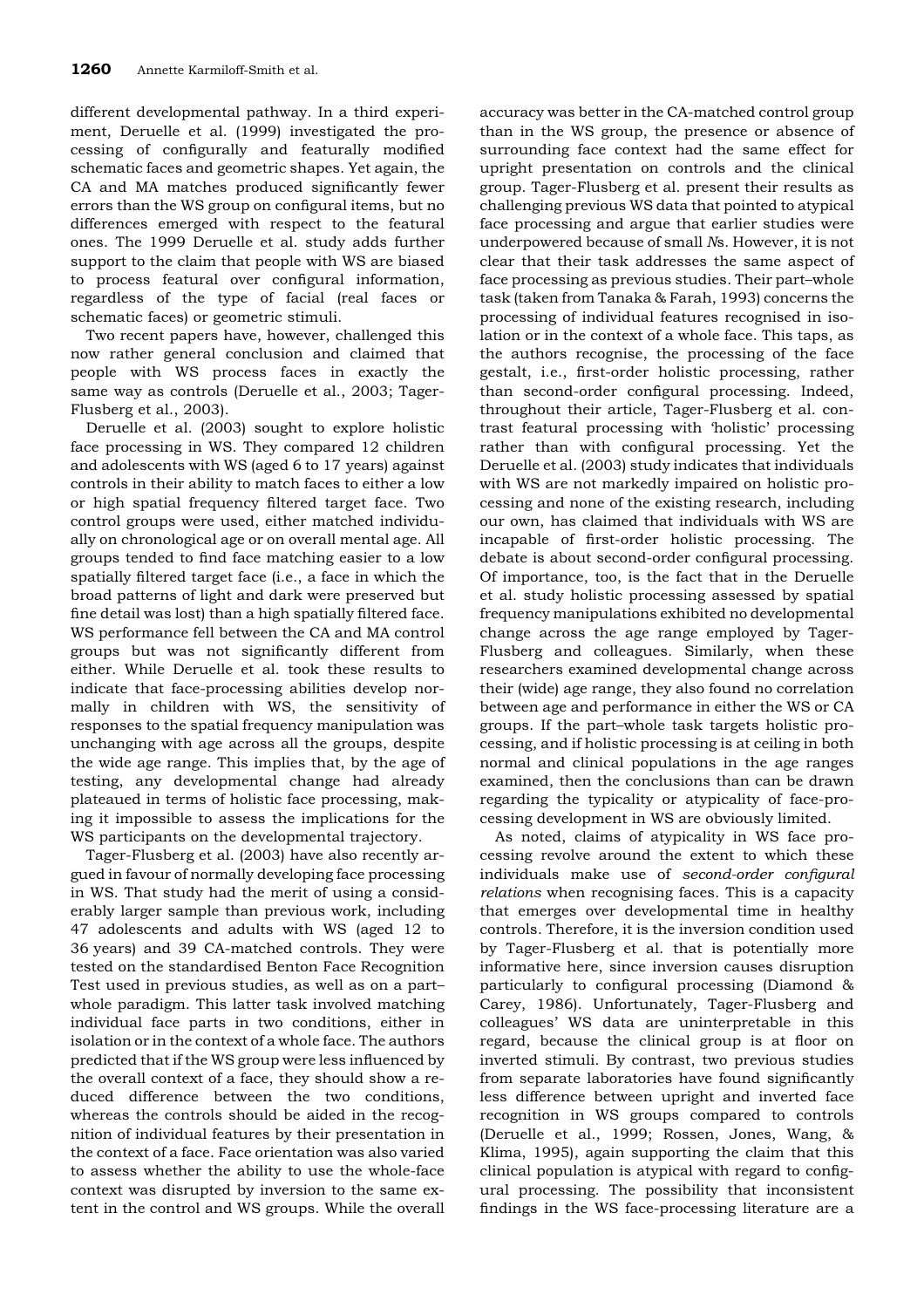result of confounding holistic and configural processing is one to which we will return. For the moment, we focus on further investigating configural processing in WS face recognition.

The importance of developmental trajectories. Since the major theoretical dispute concerns whether face recognition develops normally in WS, it will be our contention that explanations must be couched in terms of developmental trajectories (see discussions in Karmiloff-Smith, 1998, and Thomas & Karmiloff-Smith, 2002). Indeed, this stance will influence our analytic techniques. It will cause us to move from comparisons of the WS group against individually-matched controls which we and other groups have used in the past (where the relation of performance to age is discarded in analyses once control participants are selected) to the construction of functions specifically linking performance with age. Our comparisons will relate performance to chronological age in both the control and clinical samples and, in the latter, also between our faceprocessing tasks and developmental stages on a number of standardised tests, including face recognition, visuospatial processing, and language (see Thomas et al., 2001, for a similar analytical approach). We believe that our new trajectory approach to disorders offers more insight with respect to the way in which development may have proceeded over time in a deviant fashion, even though the behavioural proficiency, measured by matching controls at a specific CA or MA, may end up similar to controls. Moreover, individual variability is as much a problem for individual matching as it is for building trajectories. Each participant exhibits individual variation from each group norm. In addition, we try to show in this paper that comparing trajectories has a marked advantage over individual matching with regard to MA comparisons. In an individually matched comparison, everything rides on the choice of MA measure and this is typically theoretically laden. However, if one builds a task-specific typical developmental trajectory, one can then evaluate whether the atypical group fits on the typical developmental trajectory according to a range of metrics. These can be theoretically neutral (does each individual fit anywhere on the trajectory), or according to CA, or according to a variety of MA measures. Finally, where wide age ranges are a problem for studies matching on CA or MA and age is ignored in subsequent analyses, the wide age range can actually be exploited positively when building developmental trajectories.

Our aim in this article is threefold. In our first experiment we aim to produce clearer evidence of the configural processing deficit and reduced inversion effect in a WS group, by using real faces in a task specifically tailored to this purpose. In our second experiment, we concentrate on the inversion effect. We establish a cross-sectional, task-specific developmental trajectory for a wide age range of normal controls on a task that embeds the recognition of inverted faces in the naturalistic context of a storybook. We then derive and contrast the trajectory on this task for a group of individuals with WS. In Experiment 3, we concentrate on sensitivity to configural vs. featural transformations of schematic faces and geometric patterns, once more building and contrasting developmental trajectories for the typical and atypical groups. In contrast to the findings of Deruelle et al. (2003) and Tager-Flusberg et al. (2003), our tasks allow us to chart developmental change in performance across our age ranges in both groups. In each case, we will reveal patterns of atypicality in WS face recognition over developmental time, even when accuracy levels are broadly similar.

Hypotheses. Experiment 1: If face recognition in WS has developed normally, individuals with WS should show no difference in accuracy compared to controls in discriminating a target face from a featurally or configurally transformed version of the target; moreover, if WS face processing has developed normally, then performance should be similarly influenced by the nature of the transformation and by inversion.

Experiment 2: When required to recognise contextualised faces in a storybook task, presented in upright or inverted orientation, we expect controls to become increasingly accurate and rapid with age with respect to upright faces, but also to show increased sensitivity to inversion (since this disrupts configural processing). If face recognition in WS has developed normally, the clinical group should show the same pattern as the controls with increasing chronological age. By contrast, if the developmental trajectory is simply delayed, then performance should be predicted by developmental age on the standardised Benton face recognition test, or on a standardised test of visuospatial ability (but possibly not on a standardised test of vocabulary). Finally, if face processing in WS follows a deviant trajectory, then these predictions should not hold.

Experiment 3: We expect controls to demonstrate an emerging skill in detecting configural transformations in upright faces with increasing age. If face recognition in WS has developed normally, the clinical group should show the same pattern as the controls when matching schematic face and nonface stimuli transformed configurally or featurally. By contrast, if the developmental trajectory is merely delayed, then it should be predicted by developmental age on the Benton task, or on a standardised test of visuospatial ability. Finally, if face processing in WS follows a deviant trajectory, then these predictions should not hold.

## Experiment 1: Investigating configural and featural processing of real faces

We begin by assessing the presence of differences in configural processing and in the inversion effect in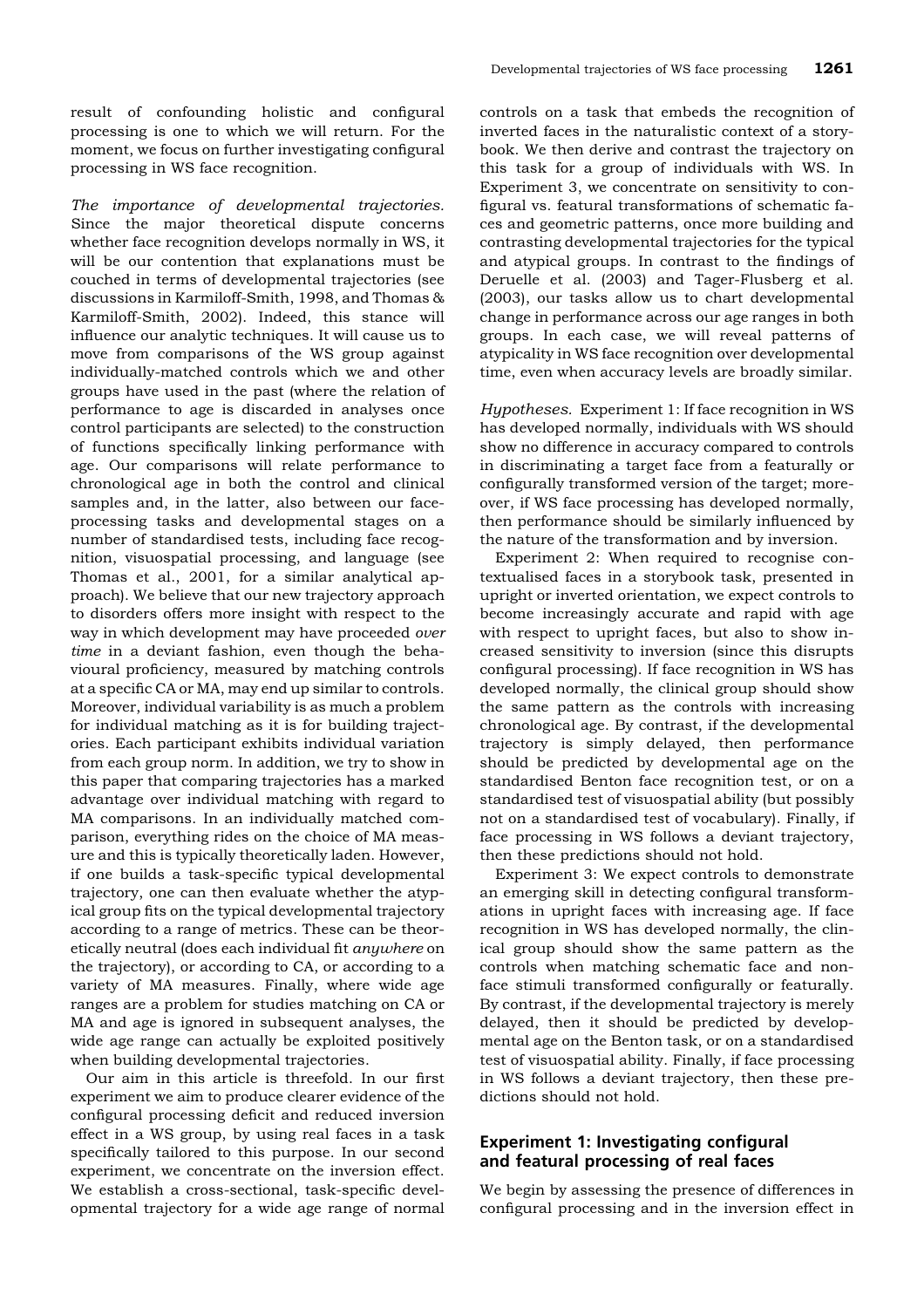WS using real faces in a test specifically designed for this purpose by Mondloch and colleagues (Mondloch, Le Grand, & Maurer, 2002).

## Method

Participants.*<sup>1</sup>* Fourteen adult participants with WS were tested on this task. Two did not fully understand the instructions and their data were excluded from the analyses. The 12 remaining participants had a mean CA of 30;0 (SD: 11;11, range: 16;3–51;0). Language ability was assessed using the Peabody Picture Vocabulary test (Dunn & Dunn, 1981) for which their mean test age was 13;10 (SD: 6;7, range: 8;2–30;8). Visuospatial ability was assessed using the Pattern Construction subtest of the British Abilities Scale (BAS-II; Elliot, Smith, & McCulloch, 1996). The mean spatial test age of the WS group was 5;4 (SD: 1;7 range 3;7–8;9). Thus the WS group exhibited the characteristic disparity between these two abilities (language greater than visuospatial skill: paired *t*-test,  $t = 5.42$ , df = 11,  $p < .001$ ), alongside overall delay. A control group was individually matched to each participant in the WS group, based on chronological age, gender and socioeconomic status. The choice of a chronological age match was based on the claims that face processing is an independently-functioning, intact ability in this clinical population, as well as to equate to the best extent possible for life experience with faces in the two groups. MA controls could have been interesting, too, but were not our main focus here. The CA matches were on average within 4.5 months of each of the participants with WS, with the mean CA of the control group being 29;11 (SD: 11;6, range 16;6–51;0). A comparison of the CAs of the control and WS groups revealed no significant difference (paired *t*-test,  $t = .19$ , df = 11,  $p = .856$ .

Stimuli. A photo of a real face (called Jane) was used to create featural and configural sets of new faces. In the featural set, new faces were created by replacing the original features (eyes and mouth) with the features of different faces. In the configural set, features were moved up or down within the face contour, or moved closer together or further apart in relation to the original positions of the features (for more detailed description of the task used with a different population, see Mondloch, Le Grand, & Maurer, 2002; note the 'contour' condition of that study was not employed here).

Procedure. The procedure employed a well-tested paradigm for directly differentiating between featural and configuring processing of real faces (Mondloch et al., 2002). Participants were presented sequentially with two faces and asked to determine whether the two faces were the same or different. Trials were blocked into upright and inverted trials, and within those, separate blocks where faces were featurally altered or configurally altered (referred to as 'spacing' in Mondloch et al.). Trials were blocked to encourage participants to adopt specific face-processing strategies (Mondloch et al., 2002). The testing session began with 12 practice trials, to ensure that all participants understood the instructions and meaning of the words 'same' and 'different'. During the task proper, each participant was presented on a computer laptop with 30 trials from the featural and configural sets respectively. For each participant, the upright block was always presented before the inverted block. The order of configural and featural blocks within these was counterbalanced. Each block consisted of 15 'same' and 15 'different' randomised trials. During each trial, the target face was presented for 400 ms and the second face, to which the participant had to respond on the keyboard with 'same' or 'different', was displayed until the response button was pressed. The inter-stimulus interval was 300 ms, a delay chosen to prevent apparent-motion cues from the presentation of a different face (Mondloch et al., 2002). Bright yellow Velcro pads were stuck on the two relevant keys to make it easy for participants to respond. For each trial a target face was followed by a test face that could either be identical to the target face or transformed configurally or featurally. The dependent variables were reaction time and accuracy.

For the analysis, we divided the task into two components: Identity Recognition (for all items where no change had been made between target and test face and the participant correctly responds 'same'), and Difference Detection (where the participant correctly spots that the test face differs from the target, either due to a configural or featural transformation, and responds 'different'). We consider the two sets of responses separately, because transformations are only relevant to difference detection.

## Results

Identity Recognition. A comparison of accuracy levels in identity recognition revealed no significant difference between the groups (ANOVA: main effect of group:  $F(1,22)=1.38, \ p = .253, \ \eta_p^2 = .059$ ). In addition, both groups performed equally well on upright and inverted faces. Prior to analysis, response time data were cropped so that outliers that fell two standard deviations away from each individual's mean time were eliminated. This removed 4.7% of the data points from the WS group and 4.4% of the data points from the CA control group. For identity recognition, individuals with WS tended to respond more slowly than CA controls, but this effect was not reliable  $(F(1,22) = 3.38, p = .081, \eta_p^2 = .132)$ . Where the WS were slower (in mean scores), they were also less accurate than the control group, suggesting that there were no speed–accuracy trade-offs at work.

Whether identity recognition trials fell within configurally transformed or featurally transformed blocks had

 $^{\rm 1}$  All participants with WS across the three experiments (a different opportunity sample each time because of the great distances) had been diagnosed clinically and by means of the FISH probe for the deletion of the elastin gene. Because of the rarity of Williams syndrome and the size of the United Kingdom, numbers are necessarily somewhat low, ranging from 12 to 17 participants with WS per experiment. However, this is well above many of the published papers on this syndrome and is comparable, for instance, to the study of Deruelle et al. (2003), which was viewed by these authors as sufficient to make claims about 'normal' development in WS face processing.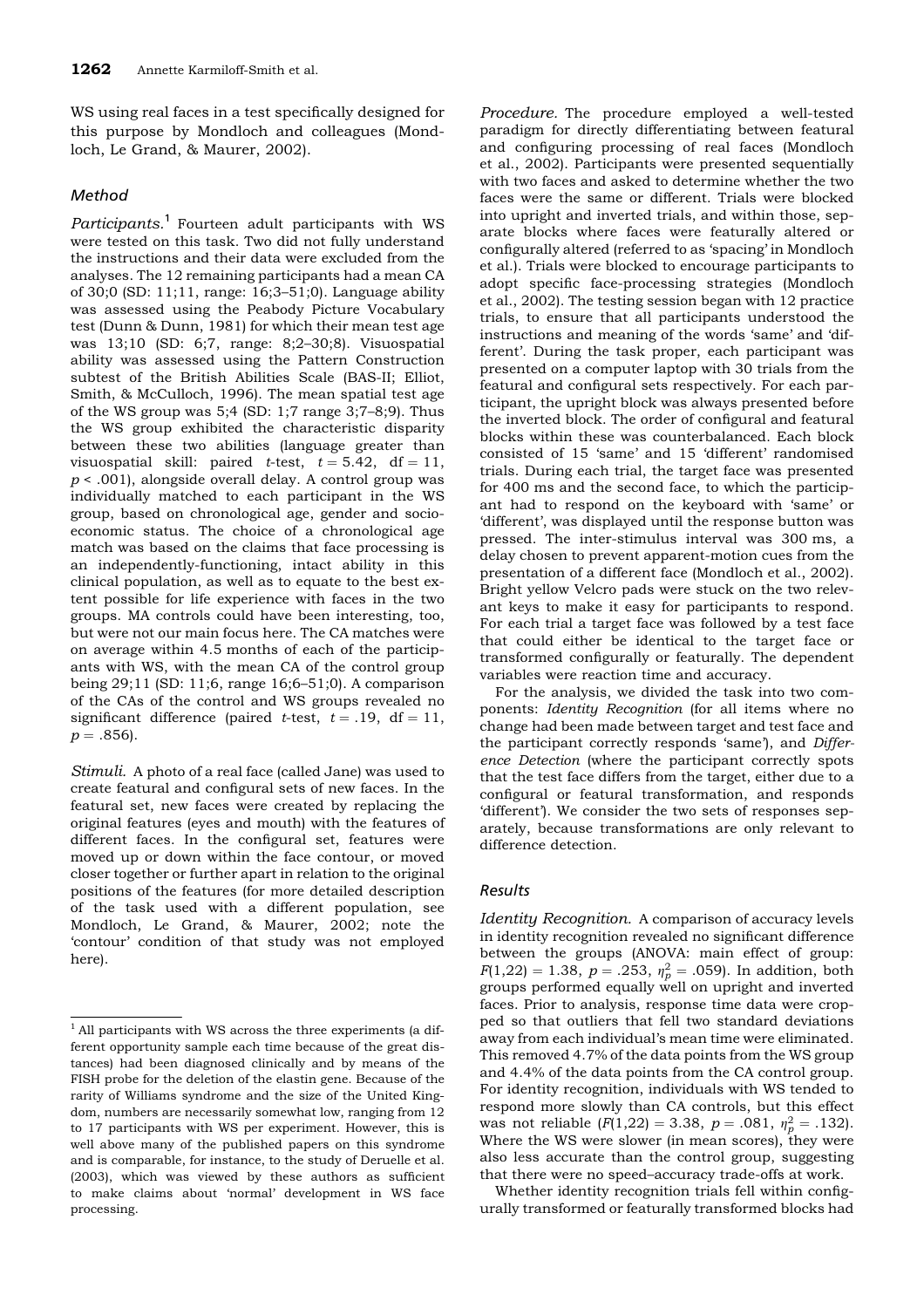| <b>Identity Recognition</b><br>Group | Trial block    |       |          |          |              |       |          |       |
|--------------------------------------|----------------|-------|----------|----------|--------------|-------|----------|-------|
|                                      | 'Featural'     |       |          |          | 'Configural' |       |          |       |
|                                      | Upright        |       | Inverted |          | Upright      |       | Inverted |       |
|                                      | Mean           | (SE)  | Mean     | (SE)     | Mean         | (SE)  | Mean     | (SE)  |
| WS                                   |                |       |          |          |              |       |          |       |
| Accuracy                             | 72%            | (6%)  | 67%      | $(10\%)$ | 81%          | (4%)  | 74%      | (9%)  |
| RT                                   | 1702           | (355) | 1531     | (249)    | 1630         | (377) | 1565     | (306) |
| Control                              |                |       |          |          |              |       |          |       |
| Accuracy                             | 80%            | (6%)  | 83%      | (4%)     | 74%          | (5%)  | 87%      | (5%)  |
| RT<br>Difference Detection           | 880            | (101) | 1011     | (136)    | 1115         | (147) | 992      | (87)  |
|                                      | Transformation |       |          |          |              |       |          |       |
|                                      | Featural       |       |          |          | Configural   |       |          |       |
|                                      | Upright        |       | Inverted |          | Upright      |       | Inverted |       |
| Group                                | Mean           | (SE)  | Mean     | (SE)     | Mean         | (SE)  | Mean     | (SE)  |
| WS                                   |                |       |          |          |              |       |          |       |
| Accuracy                             | 86%            | (5%)  | 74%      | (7%)     | 51%          | (6%)  | 31%      | (8%)  |
| RT                                   | 1701           | 366   | 1569     | 333      | 1766         | 371   | 1895     | 444   |
| Control                              |                |       |          |          |              |       |          |       |
| Accuracy                             | 85%            | (5%)  | 83%      | (6%)     | 75%          | (4%)  | 29%      | (7%)  |
| RT                                   | 873            | 73    | 874      | 62       | 1033         | 99    | 1136     | 112   |

Table 1 Means and standard errors (SE) for accuracy (%) and response times (ms) in Identity Recognition and Difference Detection

no effect on performance (effect of transformation block: errors,  $F(1,22) = 1.02$ ,  $p = .323$ ,  $\eta_p^2 = .044$ ; response times,  $F(1,22) = .43$ ,  $p = .519$ ,  $\eta_p^2 = .019$ ). No significant interactions of transformation block emerged with any of the other variables, implying that trial blocking of featurally vs. configurally transformed faces did not induce specific face-processing strategies sufficient to affect identity recognition. The mean accuracy levels and response times are provided in Table 1.

Difference Detection. The difference detection condition includes the additional variable of manipulation type: configural or featural. Accuracy and response times for difference detection are also included in Table 1. Once more, there was no significant difference in accuracy levels between the groups (effect of group:  $F(1,22) = 2.03$ ,  $p = .168$ ,  $\eta_p^2 = .085$ ). Analysed in isolation, the CA control group exhibited a characteristic pattern in the difference detection task, whereby it turned out to be harder to detect configurally changed faces than featurally changed faces (main effect of transformation:  $F(1,11) = 26.89, p < .001, \eta_p^2 = .710$ ), and whereby inverting the face added to the difficulty only for configurally changed faces (interaction of transformation  $\times$  orientation:  $F(1,11) = 61.97$ ,  $p$  < .001,  $\eta_p^2 =$  .849). Overall, the WS group experienced the same effects of transformation, i.e., configurally transformed faces were not additionally harder for the participants with WS (main effect of transformation in the WS group:  $F(1,11) = 33.61, p < .001, \eta_p^2 = .753,$ between-group comparison, interaction of group  $\times$ transformation:  $F(1,22) = .57$ ,  $p = .457$ ,  $\eta_p^2 = .025$ ). However, the clinical population did exhibit a differential effect of inversion on the face transformation compared to the control group. In particular, they demonstrated a larger inversion effect on featurally transformed faces than the CA control group and a smaller inversion effect on configurally transformed faces (between-group comparison, interaction of group  $\times$  transformation  $\times$  orientation:  $F(1,22) = 14.73$ ,  $p = .001$ ,  $\eta_p^2 = .401$ ). Inspection of Table 1 (lower panel) suggests that this interaction was driven most strongly by a greater disparity between WS and CA control groups in detecting configurally transformed upright faces. Indeed, in a direct comparison of detecting configural transformations in upright faces, the WS group were significantly worse than controls, but showed no difference when these stimuli were inverted (independent-sample *t*-tests comparing groups, Upright:  $t(22) =$ 3.34,  $p = .003$ ; Inverted:  $t(22) = .16$ ,  $p = .878$ ). In other words, the normal configural expertise for upright faces found in the CA-matched controls was not apparent in the WS group, despite broadly equivalent overall levels of accuracy. The WS group responded more slowly than the CA control group but, as with Identity Recognition, this did not reach significance (main effect of group:  $F(1,22) = 4.09, p = .056, \eta_p^2 = .157$ .

#### **Discussion**

The clinical group turned out to be as accurate as the CA controls on both identity recognition and difference detection and, although they tended to respond more slowly, the difference was not significant in either condition. By these measures alone, one might conclude that face recognition had developed normally in the WS group. However, the groups diverged in other important ways, in particular on transformations in the difference detection task. While configural transformations were harder to detect than featural transformations, the key condition that separated the groups was performance on upright configural faces, where controls were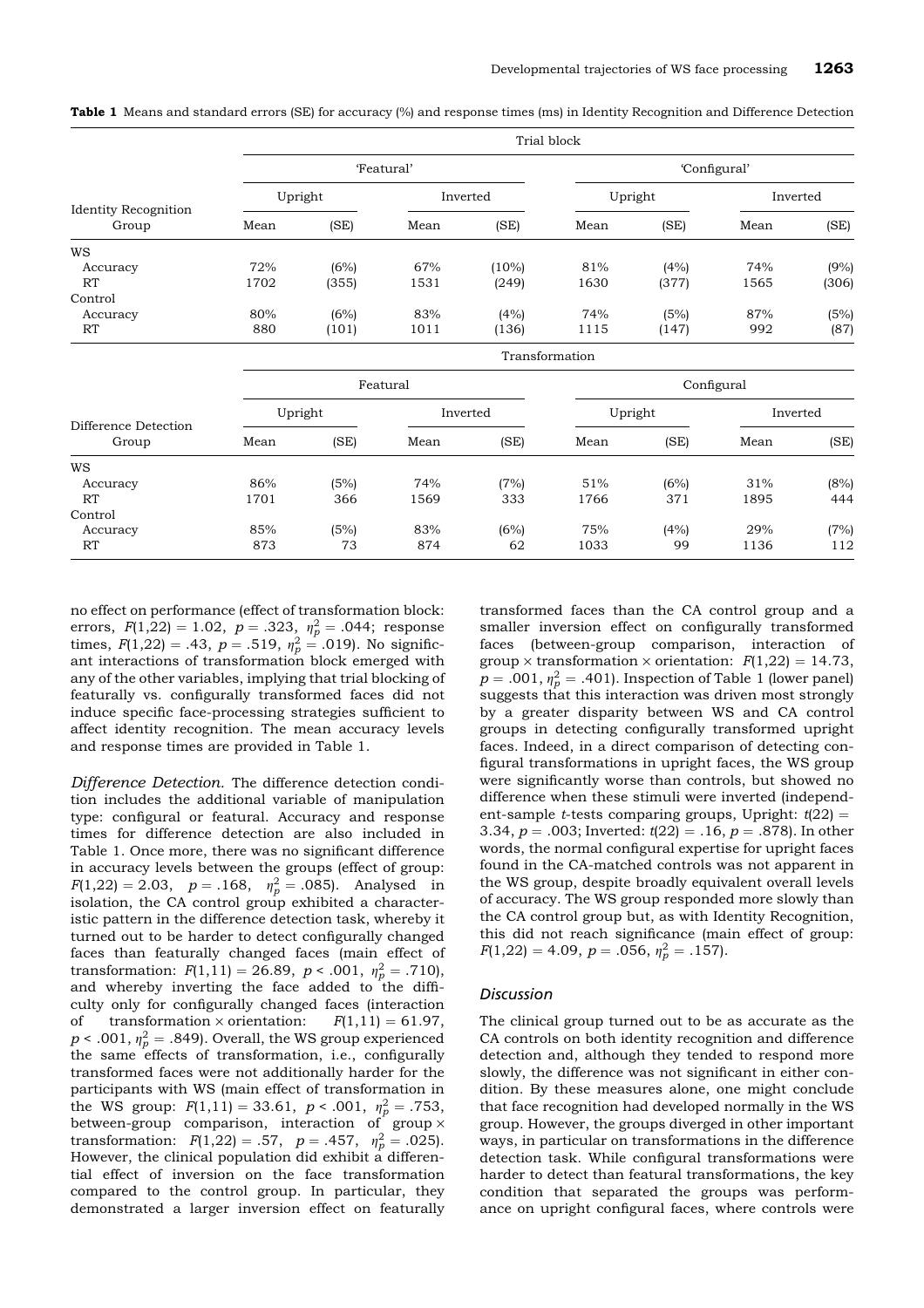significantly more accurate. Sensitivity to second-order configural differences in upright faces is a hallmark of face recognition expertise (Yin, 1969). It is most disrupted by inversion, and the WS group demonstrated a qualitatively different response to inversion that stemmed particularly from weaker performance on upright configurally transformed faces.

## Experiment 2: Face recognition in a story-supported task

In Experiment 2, we consider the progressive developmental emergence of the inversion effect, using a task that embeds the recognition of inverted faces in the more naturalistic setting of a storybook. Here, we introduce a novel approach to controls, by building a full task-specific developmental trajectory.

## Method

Participants. Seventeen adolescent and adult participants with WS were tested. Three participants failed to correctly identify either a single upright face or a single inverted face and were excluded from subsequent analyses. The 14 remaining participants with WS had a mean CA of 26;3 (SD: 11;11, range: 12;0–54;10). Language ability was assessed using the British Picture Vocabulary Scale (BPVS) (Dunn, Whetton, & Pintilie, 1997), for which the mean test age was 11;2 (SD: 3;6, range: 7;4–17;6). Visuospatial ability was assessed using the Pattern Construction subtest of the British Abilities Scale (Elliot et al., 1996). The mean test age of the WS group was 5;6 (SD: 1;2, range 3;4–8;9). Thus, this new WS group exhibited the characteristic disparity between these two abilities (language greater than visuospatial skill: paired *t*-test,  $t = 7.51$ , df = 13,  $p < .001$ ), alongside overall delay. Participants were also given the Benton Face Recognition Test. Mean Benton score was 42.2 (SD: 4.5, range: 35–51), corresponding to performance within the normal adult range (41–54; Benton, Hamsher, Varney, & Spreen, 1983). Using the age norms from the Benton, these scores were translated into age equivalents (Benton et al., 1983), taking a ceiling score to be reached at 14 years. This gave the WS group a mean Benton age equivalent of 11;4 (SD: 2;7, range: 6;6–14;0).

Data from 111 control children were also analysed. These data were collected by Brace et al. (2001), with group means derived for separate age bins. We reanalysed the data for this sample, using each child's CA to build a task-specific cross-sectional developmental trajectory. The control group had a mean CA of 8;0 (SD: 2;7, range: 2;8–11;5). There were 12 children between 2;8 and 4;4, 20 children between 5;2 and 6;11, 26 children between 7;2 and 8;8, 28 children between 9;2 and 10;2, and 25 children between 11;1 and 11;5. This age range enabled us to build a full trajectory of typical developmental changes on this specific task.

Stimuli. The stimuli were taken from Brace et al. (2001) and were modified for use with a touch-screen monitor using Superlab 2.0. The stimuli consisted of two parts: a Storybook and a computer game. The

Storybook was a hand-painted story about two boys, called Tom and Jamie. One of the boys is kidnapped by a witch and taken to her castle. The witch turns the boy into a variety of objects, such as a robot that retains only the boy's face, and hides him in amongst 8 other boys that she has kidnapped. The only way for the other boy to rescue his friend is to play a game of hide and seek in order to spot his friend amongst the other boys/ objects, which are either upright or hung upside-down. In the first two pages of the book, pictures of Jamie and Tom are present, whereas in the next five pages the story continues without any pictures of the boys, to ensure that subsequent recognition of the faces is delayed by about three minutes. The hide and seek computer game includes upright and inverted pictures of one of the two target faces (Tom or Jamie) among 8 distracter faces. Two versions of the task were run with different target faces. Each participant saw one of the two versions (for further details, see Brace et al., 2001).

Procedure. In the first part of the study the experimenter (or the participant if s/he read easily) read a story aloud, during which the participant was asked to point to the pictures of the two boys and to repeat their names after the experimenter. On completion of the first part of the story, the participant was asked if s/he would like to play a computer game of finding the lost boy (Tom or Jamie). Eight trials were run, including two practice trials. For each trial, a picture was presented on the touch-screen with the target face hidden amongst 8 distractor faces of varying similarity to the target face. The position and orientation of the target face within the array of 9 faces was systematically varied. Once the detection game was completed, the story reading was continued to achieve a happy ending. Participants' data were only included if they correctly recognised at least one upright and one inverted instance of the target face. In most cases, performance accuracy was much better.

## Results

The wide age and ability range of the WS and control groups was exploited to generate developmental trajectories on the story task, i.e., to create a function relating increase in performance (either accuracy or response time) against increasing age. For the WS group, 'age' was for each analysis either their chronological age, their Pattern Construction equivalent, their Benton equivalent or their BPVS equivalent. The WS developmental trajectory was compared against the developmental trajectory for the controls, constructed from over one hundred typically developing children between 2;8 years and 11;5 years.

WS performance on Benton Facial Recognition Test. First, we establish that the scores of this group of participants with WS generally fell 'in the normal range', according to a standardised test of face recognition. Figure 1 depicts the Benton scores for the WS group plotted against individuals' chronological age, on the one hand, and against their Pattern Construction age equivalent, on the other. This figure includes the 15 of the 17 participants for whom Benton scores were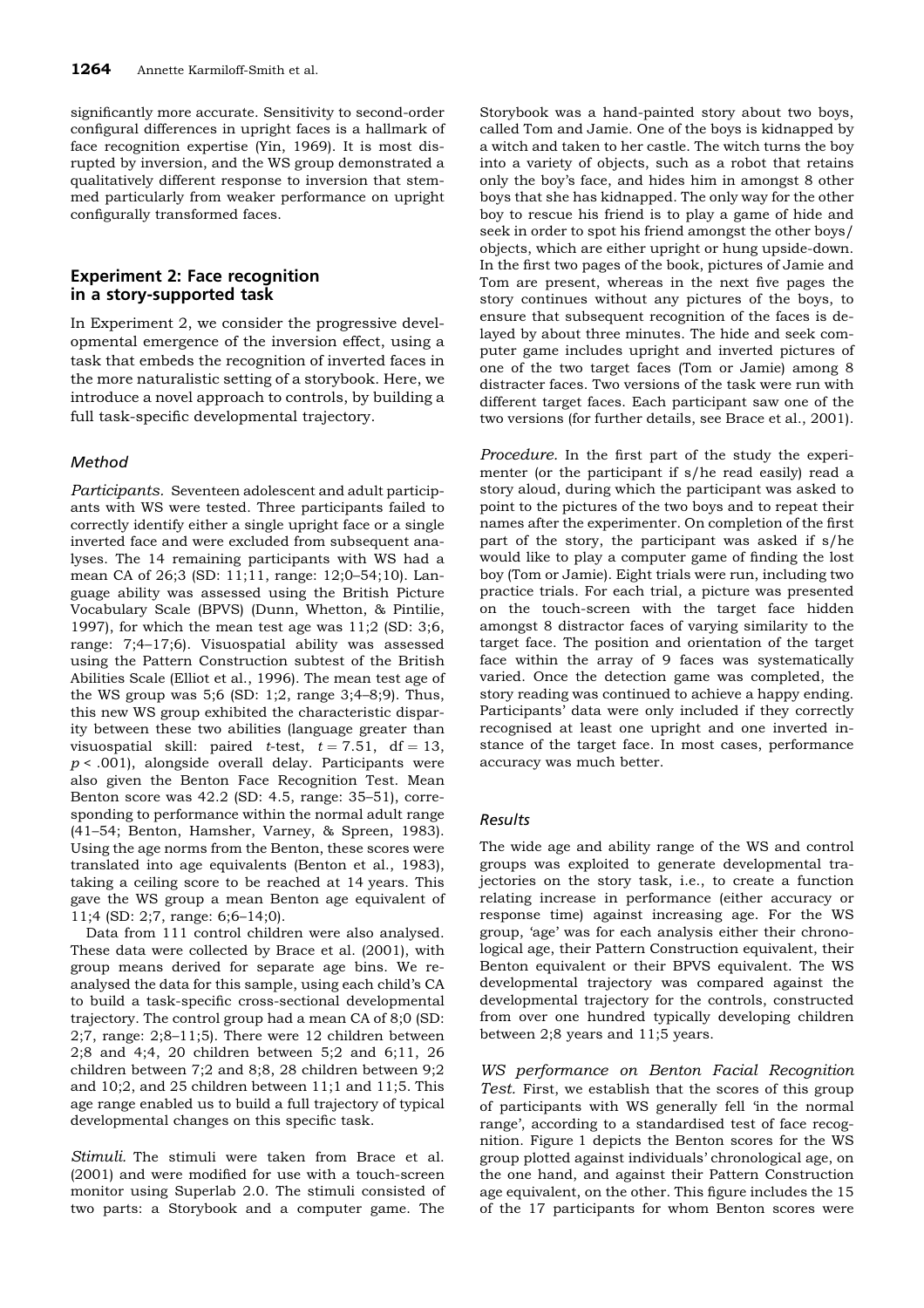

**Figure 1** Benton face recognition scores for participants with WS  $(N = 15)$ , plotted either against Chronological Age (CA) or against Pattern Construction (PC) age equivalent score. Also shown are normative scores from Benton age equivalent (Benton et al., 1983)

available. Scores on the Benton were also converted into a Benton age equivalent (Benton et al., 1983) for later use. Several points are of note. First, as in previous studies, many of the WS group fell within the normal range on the Benton task and, indeed, the overall WS group mean was in the normal range. Second, WS performance was nevertheless delayed compared to the typical developmental profile, so that scores-in-thenormal-range do not imply here entirely normal development. Third, while the WS scores broadly increased with age, this relationship was not significant ( $r^2 =$ .000,  $p = .954$ , or with 2 outliers removed,  $r^2 = .153$ ,  $p = .167$ ). This was because of the cross-sectional nature of the sample: severity of expression of the disorder varies independently of age. Fourth, the Benton scores were in excess of the level that would be predicted by the Pattern Construction ability of the WS group. Lastly, there was no correlation between performance on Benton and test age on the Pattern Construction subtest in the WS group ( $r^2 = .000$ ,  $p = .967$ ), suggesting that these two tasks tap (at least in part) different processes. While Brace et al. (2001) had no Benton and Pattern Construction data for their children, we collected indicative data in our laboratory for a sample of 21 healthy children between 3;6 and 11;2 (mean 6;9, SD 2;7) who performed both these tests. For these children, Pattern Construction test age strongly predicted Benton scores, with a correlation of  $r = .873$  $(r^2 = .763, p < .001).$ 

The normal developmental trajectory. Trajectories were analysed using an analysis of co-variance (ANCOVA). This test requires the relationship between performance and age to be roughly linear. To linearise the relationships, accuracy was plotted against oneover-age squared (in months) (see Thomas et al., 2001, for details). The log of reaction time was plotted against the log of age (in months).

For the control sample, accuracy rates on upright and inverted faces (each out of 3) were compared to chronological age. Controls exhibited a significant improvement in accuracy with age  $(F(1,109) = 27.01,$  $p < .0001$  and a significant accuracy cost of recognising inverted faces  $(F(1, 109) = 4.56, p = .035)$ . The size of the inversion effect did not alter significantly across the developmental profile  $(F(1,109) = .153, p =$ .697). Figure 2(a) depicts this relationship (note that, for clarity, accuracy is plotted against chronological age in this figure, rather than the transformed age variable used in the analysis). Chance performance in this face identification task was 11%.

Mean reaction times for upright and inverted face recognition on correct trials were compared to chronological age. Controls exhibited a significant reduction in reaction time with age  $(F(1,109) = 38.50, p < .001)$  and a significant time cost of recognising inverted faces  $(F(1,109) = 4.50, p = .036)$ . Moreover, the cost of recognising inverted faces significantly increased with age, consistent with the emergence of configural faceprocessing expertise  $(F(1,109) = 5.93, p = .016)$ . This trajectory is depicted in Figure 3(a).

WS developmental trajectory. For the relationship between performance and chronological age, direct comparisons between the WS and control groups must be interpreted with caution, because the samples have differing variability and are non-overlapping in terms of CA. The direct comparison revealed no overall significant group difference in either accuracy or reaction time when the performance of the WS group was compared to this much younger typically developing control group.

When considered on its own, the WS group revealed no significant relationship between accuracy or reaction time with increasing chronological age (accuracy:  $F(1,12) = 1.13, p = .309; RT: F(1,12) = 2.33, p = .153).$ Unlike the significance levels in the controls, there was only a trend in the direction of an inversion cost in the accuracy data  $(F(1, 12) = 4.34, p = .059)$ , and no effect in the RT data  $(F(1,12) = .00, p = .999)$ . There was no indication that the inversion effect altered across chronological age (interaction of orientation and age: accuracy,  $F(1,12) = 1.33$ ,  $p = .271$ ; RT:  $F(1,12) = .01$ ,  $p = .908$ ). These trajectories are shown in Figures 2(b) and 3(b).

The next step was to explore whether any of the standardised measures – Benton, Pattern Construction,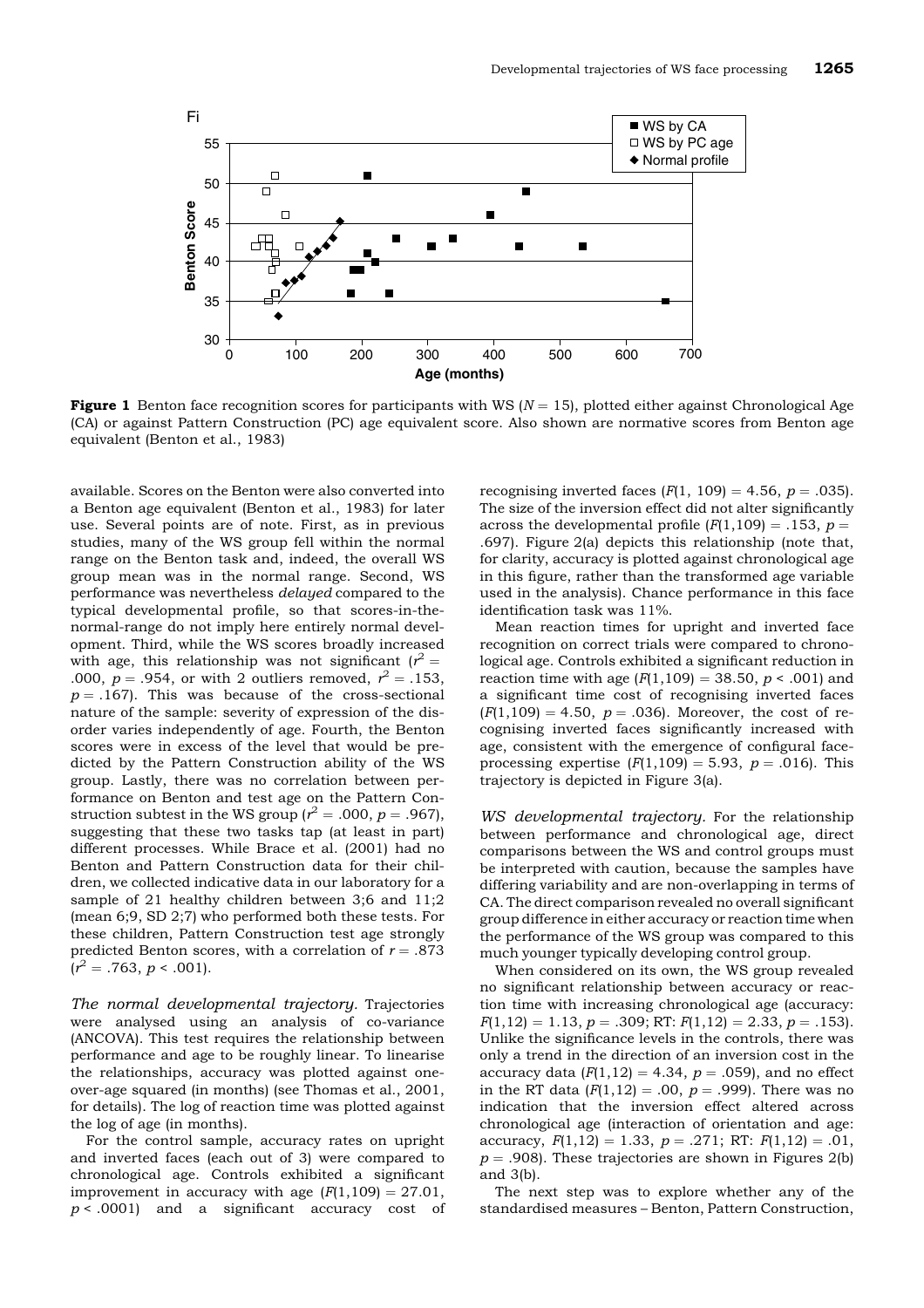

Figure 2 Developmental trajectories for accuracy on the Picture-book face recognition task: (a) trajectories for accuracy against age for controls and for the WS group plotted according to their Pattern Construction age equivalent and separately according to their Benton age equivalent; (b) accuracy against chronological age for the WS group



Figure 3 Developmental trajectories for response times on the Picture-book face recognition task: (a) response time against age for controls and for the WS group plotted according to their Pattern Construction age equivalent and separately according to their Benton age equivalent (log-log plot); (b) response time against chronological age for the WS group (log-log plot)

or BPVS – was a good predictor of performance on the Storybook task. Performance was compared against WS test age equivalents for each of these measures.

Performance on the Benton did not predict accuracy  $(F(1,11) = .62, p = .447)$  but did successfully predict reaction time on the Storybook task  $(F(1,11) = 5.26,$   $p = .043$ ; inversion effect non-significant:  $F(1,12) =$ 3.23,  $p = .100$ ). By contrast, performance on the BPVS predicted neither accuracy nor reaction time. Performance on the Pattern Construction sub-test of the BAS-II did not predict reaction times but did successfully predict accuracy levels in the WS group (accuracy: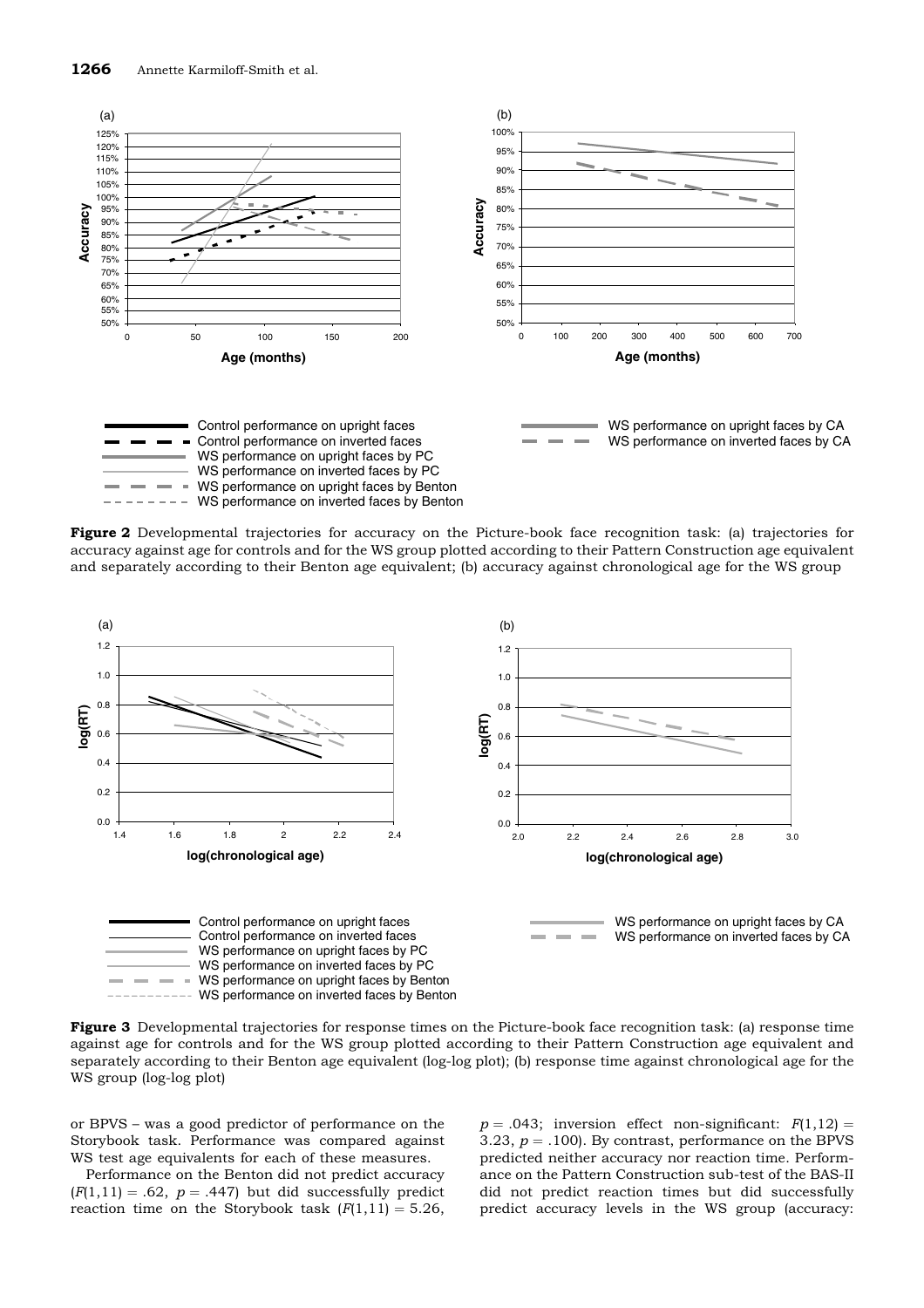$F(1,12) = 10.33, p = .007; RT: F(1,12) = .90, p = .362$ . The trajectories are shown in Figures 2(a) and 3(a). The accuracy trajectory revealed an unusual pattern in the WS group. There was a marginally non-significant inversion effect in the WS group  $(F(1,12) = 4.54, p =$ .055) but a significant interaction whereby the inversion effect became smaller as Pattern Construction ability increased  $(F(1,12) = 12.91, p = .004)$ . The reaction time data replicated this pattern but differences were not reliable (inversion effect:  $F(1,12) = 1.32$ ,  $p =$ .273; interaction:  $F(1,12) = 1.13$ ,  $p = .308$ ).

Comparison to the control group revealed that WS accuracy on the Storybook task was in excess of what would be expected for Pattern Construction ability (main effect of group:  $F(1,121) = 4.21$ ,  $p = .042$ ). The differential modification of the inversion effect with increasing age was not significant in the combined analysis (3-way interaction of group by age by orientation:  $F(1,121) = 2.78$ ,  $p = .098$ ).

#### **Discussion**

As in previous studies, we found that WS Benton scores fell within normal range and better than would be expected by their performance on a standardised visuospatial constructive task. Experiment 2 also yielded novel findings, because we built a full trajectory of typical developmental changes over time for this particular task. Indeed, between the ages of 3 and 12, the normal developmental trajectory reveals increasing accuracy and faster response times for upright faces, as well as the progressive emergence of an inversion effect in terms of reaction times. Most theorists concur that this is the signature of an emerging specialisation for configural processing of upright faces. While the WS group did not differ from the control trajectory in terms of accuracy or speed of response, their developmental trajectory failed to show the progressive emergence of a face inversion effect. In other words, as was suggestive of the findings from Experiment 1, the WS behavioural proficiency on some face-processing tasks, e.g., the Benton, seems to stem from an atypical developmental trajectory. In terms of relating WS performance to their other skills, increasing ability on the Benton task predicted an increase in reaction time in the WS group, but again, no emergence of an inversion effect. Benton performance did not significantly predict accuracy on the Storybook task. Ability on BPVS bore no relation to increasing performance on our task. Increasing ability on Pattern Construction predicted an increase in accuracy in the WS group and a modification of the inversion effect, but the modification was unusually in the reverse direction: better Pattern Construction predicted a smaller inversion effect.

## Experiment 3: Configural and featural processing of schematic stimuli

The aim of this experiment was to assess whether adults with WS show a configural or featural bias in their perceptual processing of schematic faces and geometric patterns. The use of schematic faces allows tighter control of stimulus attributes and the closer matching of face and non-face stimuli. Participants once again were required to make similarity judgements about transformed stimuli. In one condition, they judged which of two test patterns differed most from a previously presented target pattern, where one test pattern was identical to the target and one was transformed. This task is similar to the Difference Detection condition in Experiment 1. In a second condition, both test stimuli were transformed, one configurally, one featurally. This Judgement Preference task allowed us to assess the relative salience of the two types of transformation for the participants. In addition, the coexistence of normally developing performance on Difference Detection but atypical performance on Judgement Preference would point to a preferred processing strategy in WS rather than an underlying deficit.

#### Method

Participants. Twelve adolescents and adults with WS were tested on this task. Their mean CA was 27;1 (SD: 11;11, range: 15;1–52;3). Language ability was assessed using the British Picture Vocabulary Scale (Dunn et al., 1997), for which the mean test age was 12;2 (SD: 3;10, range: 7;0–17;6). Visuospatial ability was assessed using the Pattern Construction subtest of the British Abilities Scale. The mean spatial test age of the WS group was  $5;8$  (SD: 1;3, range  $4;1-8;9$ ). Thus as in the previous experiments, the new WS group exhibited the characteristic disparity between these two abilities (language greater than visuospatial skill: paired t-test,  $t = 6.88$ ,  $df = 11$ ,  $p < .001$ ), along with overall delay. Performance on the Benton for this group yielded a mean of 42.0 (SD: 3.4, range: 35–47) corresponding to performance within the normal adult range (41–54; Benton, Sivan, Hamsher KdeS., Varney, & Spreen, 1994). Once more, the age norms from the Benton were used to convert these scores into age equivalents, taking a ceiling score to be reached at 14 years. Employing this method, the WS group had a mean Benton age equivalent of 11;3 (SD: 2;5, range: 6;6–14;0). For comparison with Experiment 1, once more Pattern Construction test age failed to reliably predict Benton score in this WS sample, Pearson correlation = .264 ( $r^2$  = .070,  $p$  = .408).

Sixty-one control children, adolescents and adults, covering the mental and chronological age spans of the clinical group, were also tested in order to build a developmental trajectory specifically for this task. Their overall mean CA was 12;5 (SD: 9;3, range: 5;5–53;1). There were 12 children between 5;4 and 6;5, 12 children between 7;0 and 7;5, 12 children between 8;10 and 9;9, 13 children between 12;2 and 12;10, and 12 adolescent and adults between 14;11 and 53;1. For the children, BPVS data were also collected to ensure that they fell within the normal range.

Stimuli. Three sets of stimuli were displayed on a computer screen: schematic faces, scrambled faces and geometric shapes. The stimuli all comprised four black elements within a yellow circle of 7 cm. Two featurally modified and two configurally modified versions of each stimulus were created. For the schematic and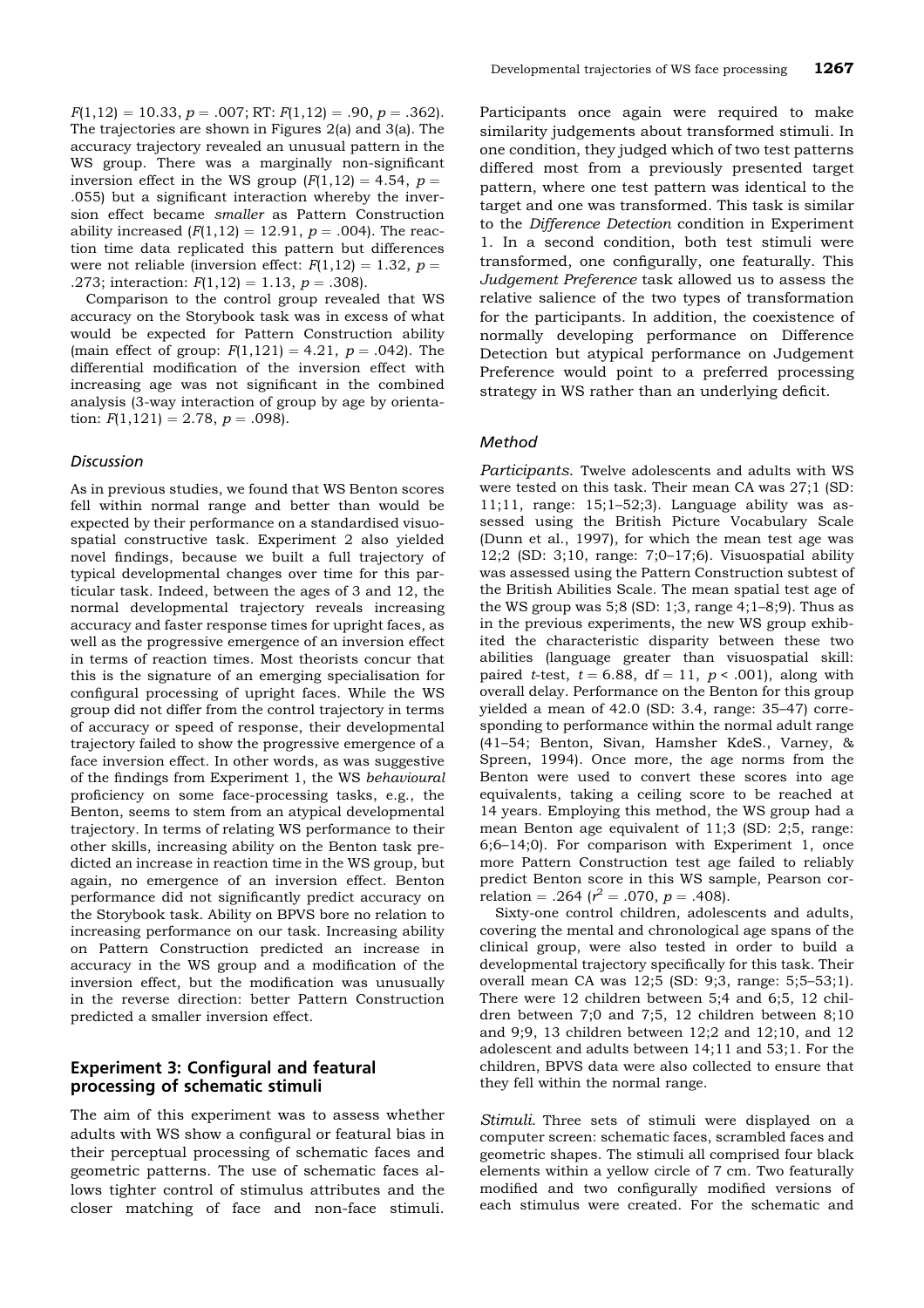scrambled faces, featural changes were made by replacing the eyes, since this is the most salient feature of a face: round eyes were replaced with squares or diamonds of a similar size as the original feature. By contrast, since all features have equivalent salience for geometric patterns, all four features were replaced to avoid disrupting symmetry. Configural changes were made by stretching or squashing the set of features towards or away from the centre by 20 pixels, thereby creating new, second-order configural relations between the features. Configural changes to the scrambled face could not be made by displacing the elements vertically without breaking the symmetry of the arrangement, so they were made by displacing all the elements horizontally towards or away from the centre of the pattern by 20 pixels.

Procedure. In each trial, a target pattern was presented followed by, or simultaneously with, two test patterns. In the Difference Detection task, one of the test patterns was identical to the target pattern while the other was a version that had undergone either a featural or a configural transformation. In the Judgement Preference task, both of the test patterns were transformed versions of the target pattern: one featurally transformed, the other configurally transformed. For both tasks, the participant had to decide as quickly as possible which test pattern (left or right) differed the most from the target pattern.

The stimuli consisted of two blocks of 48 trials. One block had sequential presentation, with the target presented in isolation, to be replaced by the two test patterns. The second block had simultaneous presentation, with target and two test patterns appearing on the screen at the same time. There were 16 schematic faces, 16 scrambled and 16 geometric pattern trials. The order of these blocks was the same for all participants. Within each of these blocks there were 8 difference detection and 8 judgement preference (4 configural and 4 featural) trials, which appeared in a randomised order. Participants indicated which image they thought was most different by pressing the response key on the same side as the picture. Velcro pads were attached to the two relevant keys on the computer keyboard to assist participants with remembering which keys should be pressed. Each participant was tested individually and given 8 practice trials. For the Difference Detection trials the dependent variables were accuracy of response and response time, whereas for Judgement Preference trials it was the number of featural responses.

#### Results

As in the previous experiment, the results were analysed by building and comparing task-specific crosssectional developmental trajectories for the control group and the WS group. For the WS group, the trajectory linking age and performance employed a variety of age measures: either their CA, their Benton age equivalent, their Pattern Construction age equivalent, or their BPVS age equivalent. As before, analysis of covariance was used to compare developmental trajectories. Unless otherwise noted, these involved the same data transformations to improve linearity discussed for Experiment 2.

The typical developmental trajectory. A comparison of control accuracy levels for all stimuli (face-like, scrambled, geometric), transformation types (featural vs. configural), and presentation conditions (simultaneous vs. sequential) against age was carried out. Presentation condition had no main effect  $(F(1,58)) =$ .21,  $p = .648$ ) and the same held for an overall analysis of response times  $(F(1,58) = 1.07, p = .305)$ . There did appear to be a face-specific effect of simultaneous presentation, a point to which we will return shortly. For the remainder of the analyses, performance was averaged over simultaneous and sequential presentation conditions. A comparison of the two non-face-like patterns revealed that scrambled face features were harder than geometric patterns (accuracy:  $F(1,58) =$ 3.96,  $p = .051$ ; RT:  $F(1,58) = 1.92$ ,  $p = .171$ ) but there were no interactions with other variables. For the remainder of the analyses, we will focus on comparisons between face-like stimuli and geometric patterns.

Difference Detection. The relationship between accuracy and age for the typically developing controls on facelike stimuli is depicted in Figure 4(a). An ANCOVA revealed significant improvement in accuracy with age  $(F(1,59) = 4.88, p = .031)$ . There was no differential response to face-like stimuli and geometric patterns  $(F(1,59) = .74, p = .392)$ , although there was an indication that performance on geometric patterns increased more rapidly with age (interaction of stimulus type and age:  $F(1,59) = 3.95$ ,  $p = .051$ ). Transformation type had no overall effect, but this turned out to be a consequence of averaging across presentation conditions.

A comparison of the accuracy data in the simultaneous vs. sequentially presented conditions revealed one unexpected effect. In the simultaneous condition, the controls responded more accurately to configurally transformed stimuli than featurally transformed stimuli. This held only for face-like stimuli and not for geometric patterns  $(F(1,58) = 4.21, p = .045)$  and was not present in the sequential conditions (interaction with condition:  $F(1,58) = 3.96$ ,  $p = .050$ . An analysis of the sequential condition on its own revealed an interaction of transformation type with age, such that detection of configural transformations was less accurate than featural transformations, but the disparity decreased with age (interaction of transformation and age:  $F(1,59) = 6.37, p = .014$ . This effect was the same for both faces and geometric patterns. It is therefore possible that under the low-memory load conditions of simultaneous presentation, configural expertise for face processing emerges more easily in typically developing children than for sequential processing.

An analysis of reaction times revealed that responses became faster with age  $(F(1,59) = 47.36, p < .001)$ , shown in Figure 4(b). Configural transformations were detected significantly more slowly than featural transformations but this disparity disappeared with age (main effect of transformation:  $F(1,59) = 9.96$ ,  $p =$ .003; interaction with age:  $F(1,59) = 6.90, p = .011$ .

Judgement Preference. Which transformation type was more salient to typically developing children? Comparison of preference data was restricted to accuracy, because when participants' preferences were exclusively for one transformation type, no response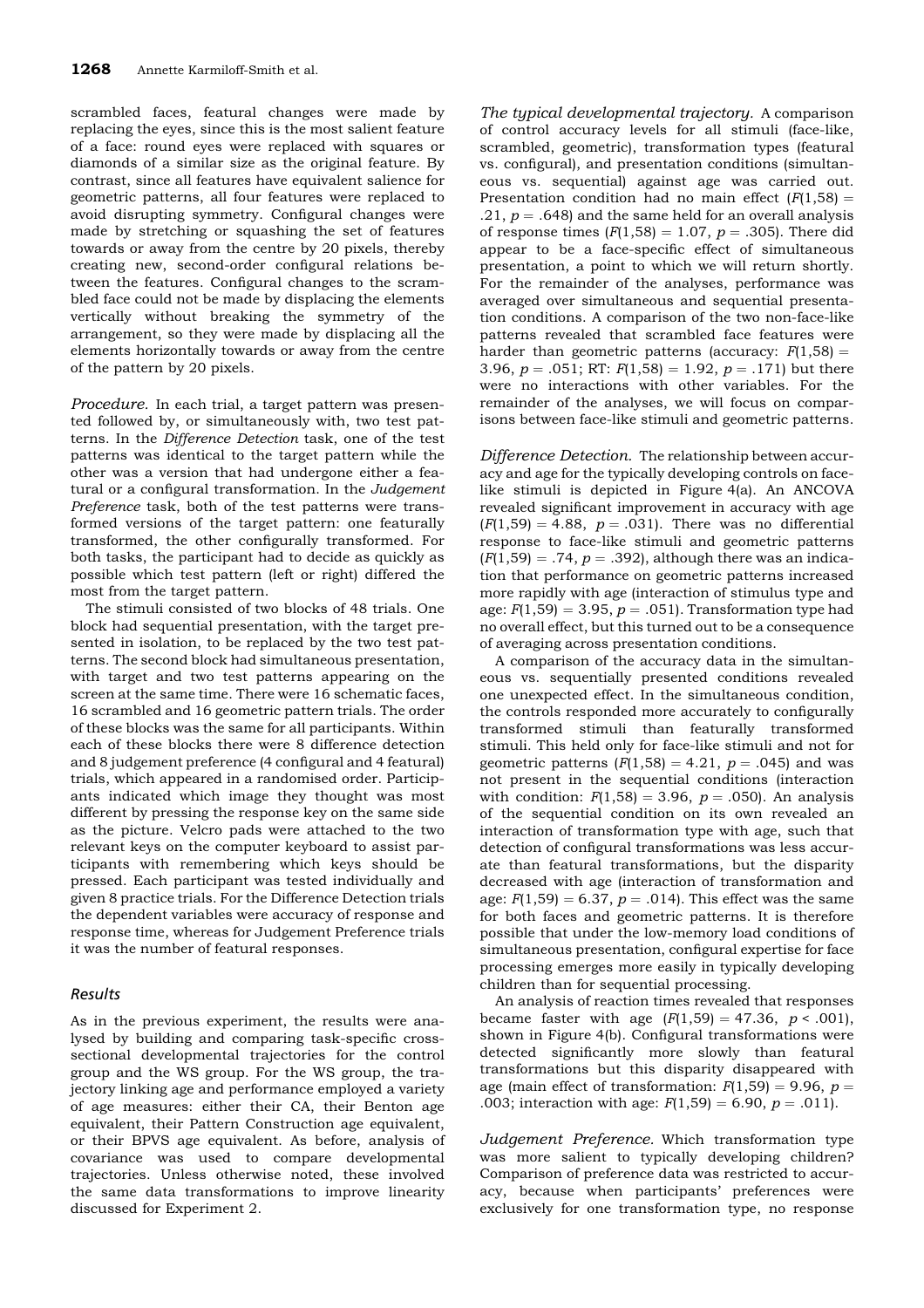

Figure 4 Cross-sectional developmental trajectories for the WS and control groups on the schematic faces task, for detecting featural vs. configural transformations. Trajectories for accuracy and reaction time across age are plotted according to the chronological age of the participants (CA), Benton face recognition test age equivalent (ceiling age 14;0), or Pattern Construction (PC) test age equivalent (ceiling age 18;0). See text for details

times were available for the non-preferred transformations. Figure 5(a) demonstrates how preferences change with age. The relationship between choice type and age was best fitted by a linear relationship, and so choice was compared against untransformed chronological age. The analysis was carried out for a single choice type, since configural vs. featural choices cospecify each other in the forced choice paradigm. An ANCOVA revealed a significant effect of age on choice type  $(F(1,59) = 11.35, p = .001)$  whereby in typical development, individuals increasingly see configurally transformed stimuli as more different from the target and decreasingly choose featurally transformed stimuli. Let us now turn to the trajectory of the clinical group.

The WS developmental trajectory. Difference Detection. Did the WS group demonstrate a normal facility for recognising each transformation type? Dealing with accuracy first, a between-group comparison of WS developmental trajectory with the typical trajectory revealed no overall effect of group  $(F(1,69) =$ .216,  $p = .643$ . The trajectories are shown in Figure 4(a). Importantly, however, the WS group exhibited worse performance on configurally transformed stimuli while the control group did not (interaction of group and transformation type:  $F(1,69) = 8.27$ ,  $p = .005$ ). Moreover, when the trajectory of the WS group was constructed according to their Benton test age equivalent, a comparison with controls revealed that the disparity in configural processing in WS persisted  $(F(1,69 = 8.07, p = .006)$ , depicted in Fig. 4(b). In neither case is this pattern modified by presentation condition. Importantly, then, for their level of performance on a standardised face recognition task (which generally fell in the normal adult range), the WS group exhibited a differential pattern of response to featural vs. configural transformations.

A further comparison was carried out constructing the WS trajectory according to their test age on the Pattern Construction sub-test of the BAS (Elliot et al., 1996), depicted in Figure 4(c). In this case, the configural deficit now disappears  $(F(1,69) = .21, p = .652)$ . The only significant difference between the trajectories is that the WS group shows a larger initial deficit in and subsequent steeper improvement for the geometric patterns than for faces, causing an interaction of group, stimulus type, and age  $(F(1,69) = 5.56, p = .021)$ .

In the control group, we saw high accuracy on configurally transformed face-like stimuli in the simultaneous presentation condition alone. Examination of the WS performance in this condition yielded no such face-specific effect: configural transformation detection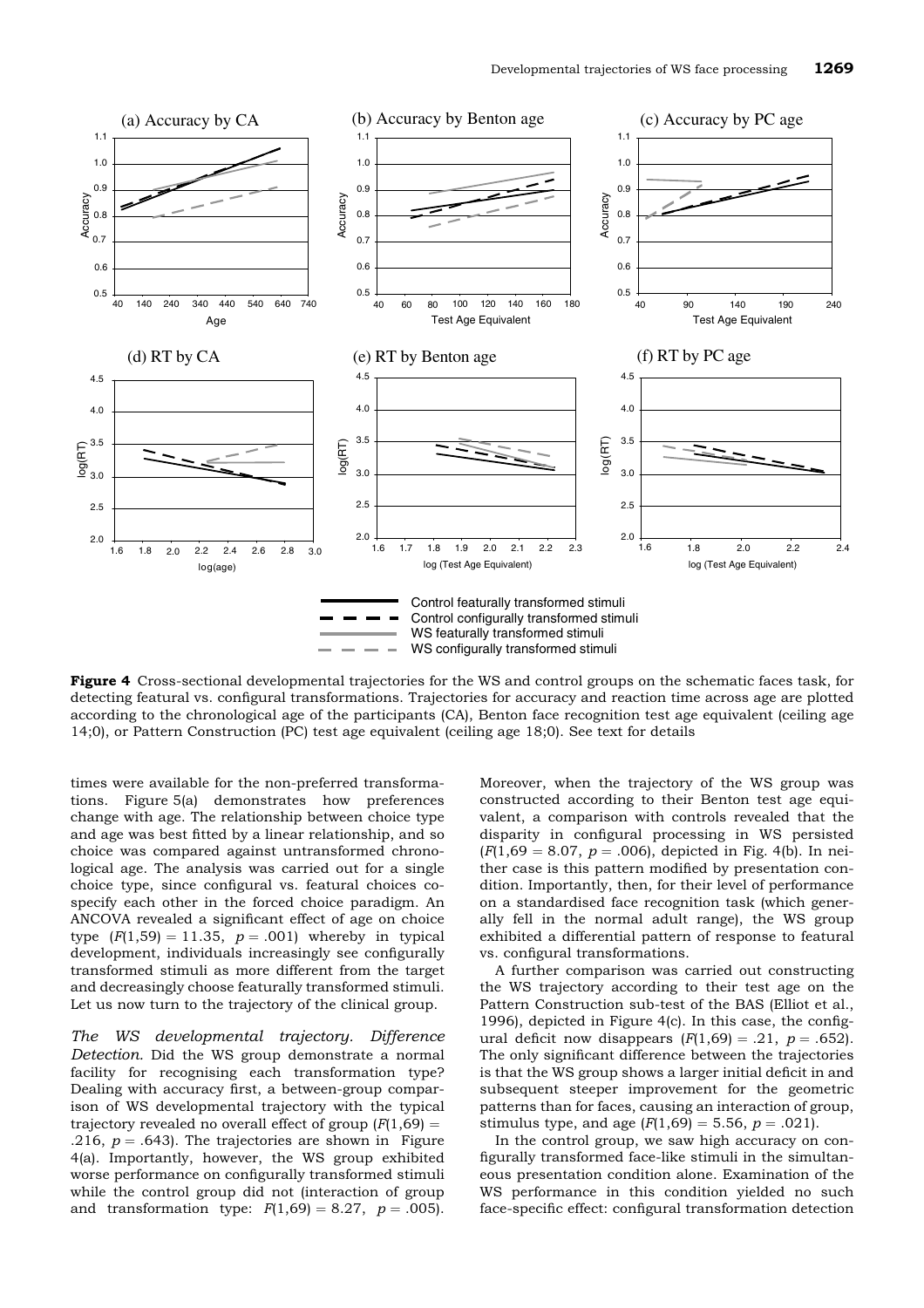

Figure 5 Cross-sectional developmental trajectories for the WS and control groups on preferences for featurally vs. configurally transformed face schematics, in a forced choice task to determine which stimulus is most different from the target. Trajectories are plotted according to the (a) chronological age of the participants (CA), (b) Benton face recognition test age equivalent (ceiling age 14;0), or (c) Pattern Construction (PC) test age equivalent (ceiling age 18;0). See text for details

lagged behind featural, as it did with geometrical patterns (effect of transformation:  $F(1,10) = 5.87$ ,  $p =$ .036; interaction with stimulus type:  $F(1,10) = .25$ ,  $p =$ .632). Moreover, the effect also held whether accuracy was plotted against CA or Benton test age equivalent.

An analysis of response times against age in the WS group generated the same configural deficit found in the accuracy data (interaction of transformation type and group:  $F(1,69) = 5.79$ ,  $p = .019$ , in Figure 4(d). WS responses were slower overall, and did not show the decrease in RT with age of the control trajectory (main effect of group:  $F(1,69) = 8.06$ ,  $p = .006$ ; interaction with age:  $F(1,69) = 10.09$ ,  $p = .002$ . However, these disparities became non-significant when RTs were plotted according to Benton test age, depicted in Figure 4(e). Plotting the WS trajectory according to Pattern Construction ability also caused the WS group to be indistinguishable from the normal trajectory, in Figure 4(f). However, somewhat unexpectedly, plotting performance against BPVS age equivalent produced a strong interaction with transformation type, such that increasing vocabulary age in the WS group (but not the control group) was associated with a divergence in RTs for recognising featurally and configurally transformed stimuli, with configural recognition slowing ( $F(1,69) =$ 10.85,  $p = .002$ ). While this pattern appeared in the response times for both face-like stimuli and geometrical patterns, it did not appear in the accuracy data.

Judgement Preference. Did the WS group reveal the same relative salience of transformation type as the typically developing controls? Figures 5(a) to (c) summarise the responses of the WS group in deciding whether a configurally or featurally transformed stimulus was more different than the target. These are plotted against CA, Benton test age, and Pattern Construction test age respectively. The WS group demonstrated no alteration in choice with CA  $(F(1,10) = .02)$ ,  $p = .880$ ) or Benton test age  $(F(1,10) = .42, p = .534;$  controls:  $F(1,59) = 8.31$ ,  $p = .005$ . Plotting the WS performance according level of Pattern Construction ability produces a more typical-looking pattern, although the effect of age on choice does not yet approach significance  $(F(1,10) = 1.91, p = .197)$ . The implication here is that sensitivity to the configural– featural dimension in WS is in line with Pattern Construction ability; yet this dimension is not the one exploited when participants with WS achieve their high face recognition scores in standardised tasks like the Benton.

#### Discussion

Although in Experiment 1 scores were poorer in the configural than in the featural trials in the upright condition, in this third experiment configural processing turned out to be easier than featural processing in upright condition. Why is this? A possible explanation is that the transformation types had different relative salience in the two tasks, i.e., configural transformations were more obvious with the schematic stimuli (stretched or compressed faces) than featural transformations (diamonds instead of squares for eyes), whereas in the Jane real faces, the configural changes involve quite subtle rearrangements compared to the more obvious change of different eyes in a face. Hence the importance of avoiding premature conclusions from a single study. Our focus, however, is on change over time in the sensitivity to the two transformation types, and particularly in the cross-group comparison, leading to several important differences between the WS group and the controls. First, the clinical group display a developmental delay in configural processing for their CA, but importantly, this also holds with respect to their level of face recognition performance on the Benton, which suggests atypical underlying processes. Second, when memory load is completely reduced due to simultaneous presentation of the target and test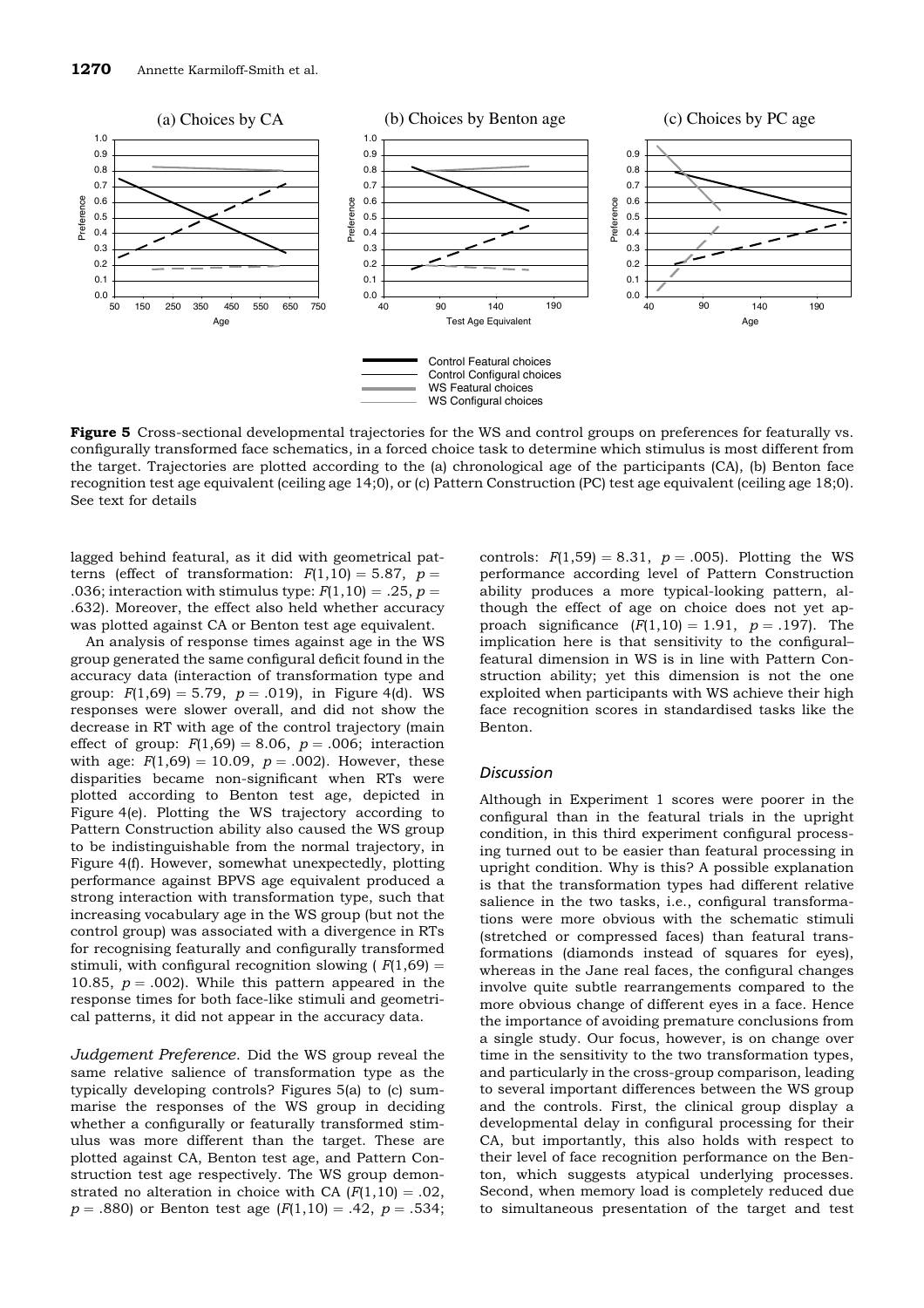stimuli to be compared, then the controls, but not the participants with WS, display a face-specific sensitivity to configural transformations. Third, the clinical population is significantly slower than the controls, with a particular deficit in RTs for configurally transformed stimuli. While this holds for chronological age, the trajectory of RTs is not distinguishable from the normal trajectory when plotted according to their Benton or Pattern Construction age equivalents. Plotting the WS data according to their BPVS language test age does point to some indication of verbally mediated strategies that have been identified in other areas like number (Ansari et al., 2003), suggesting that the WS individuals may use their language proficiency to bootstrap other domains.

## General discussion

What have we learnt from these three experiments? In our first experiment with real faces, we hypothesised that if face processing in WS had developed normally, then individuals with the syndrome should show no difference in accuracy or response time in discriminating a target face from a featurally or configurally transformed version of the target. At first blush, our overall results suggest this to be the case: the clinical group was as accurate as the controls on both identity recognition and difference detection, albeit somewhat slower. However, a key condition separated the groups' performance; for upright configural faces, the controls were significantly more accurate than the WS group. Yet, sensitivity to second-order configural differences in upright faces is the hallmark of face-processing expertise (Yin, 1969), lacking in the WS group. In our second experiment with real faces embedded in a story, we hypothesised that if face processing in WS had developed normally, then like the controls they would become increasingly accurate and rapid with age with respect to upright faces, but also show increased sensitivity to inversion, which disrupts configural processing. Our results showed that although again the WS group did not differ from the controls in terms of accuracy or speed of response, their developmental trajectory failed to show progressive emergence of the face inversion effect, again lacking the hallmark of face-processing expertise (Yin, 1969). Moreover, despite normal scores on the Benton, these latter did not predict accuracy on the storybook task. Finally, in our third experiment with schematic faces, we hypothesised that if face processing in WS had developed normally, then like controls they would demonstrate an emerging skill in detecting configural transformations in upright faces with increasing age. Our results showed not only a delay in configural processing with respect to CA, but importantly with respect to their level of face-processing performance on the Benton, suggesting not only delay but atypicality. Moreover, when memory load was reduced in the simultaneous presentation condition, the controls, but not the participants with

WS, showed an increase in their sensitivity to configural transformations in faces.

A number of our findings, particularly the lack of progressive emergence of the inversion effect, only became obvious from the comparison of the developmental trajectories. Plotting the WS data with respect to their levels over time on several other developmental criteria (standardised measures of face processing, pattern construction or language) brought forth differences than were not detectible in accuracy or speed alone. Comparisons of behavioural scores at specific ages (CA or MA) often suggested no difference between WS and controls. But these are static comparisons that do not elucidate the trajectory by which people reach their proficiency. So, in our view, there is a distinct advantage of building task-specific developmental trajectories. In general, many studies of developmental disorders fall within the theoretical framework of adult neuropsychology. In such an approach researchers ask whether an ability in an atypical group is 'intact' or 'impaired' and draw their inferences on the basis of whether the clinical group does or does not differ from normal controls matched, say, on mental age. Delay is often ignored or implicitly dismissed as irrelevant, with statements such as 'the clinical group did not differ significantly from the controls', omitting to recall in the discussion that the MAcontrols were, say, 20 years younger than the atypical participants! Here and elsewhere we have argued that delay cannot be simply ignored because the dynamics of a developing system over time are vital influences on final outcome (Karmiloff-Smith, Scerif, & Ansari, 2003). But this doesn't merely hold for mental-age-matched controls. Even if a clinical population reaches the same scores as their chronological controls, it is still an open question as to whether they display those *behavioural* scores via the same cognitive processes as the controls and whether the trajectory by which they moved from childhood to adulthood followed the same developmental trajectory as controls (see discussion in Karmiloff-Smith, 1998). In other words, the vital issue for an in-depth comparison of two groups is whether the developmental trajectory shows the same pattern over time. Merely demonstrating the equivalence of two groups at Time Z tells us about Times X and Y and thus nothing of the route by which each group reached that level. Furthermore, even when Benton scores fell within the normal range, our trajectories showed that WS performance was nevertheless delayed compared to the typical trajectory, meaning that even 'scores-in-the-normalrange' does not imply entirely normal development. And in many cases, Benton scores for face processing in WS did not predict success levels on configural processing in our face-processing tasks.

We have argued in this paper that building full normal developmental trajectories of each specific task, and subsequently plotting the atypical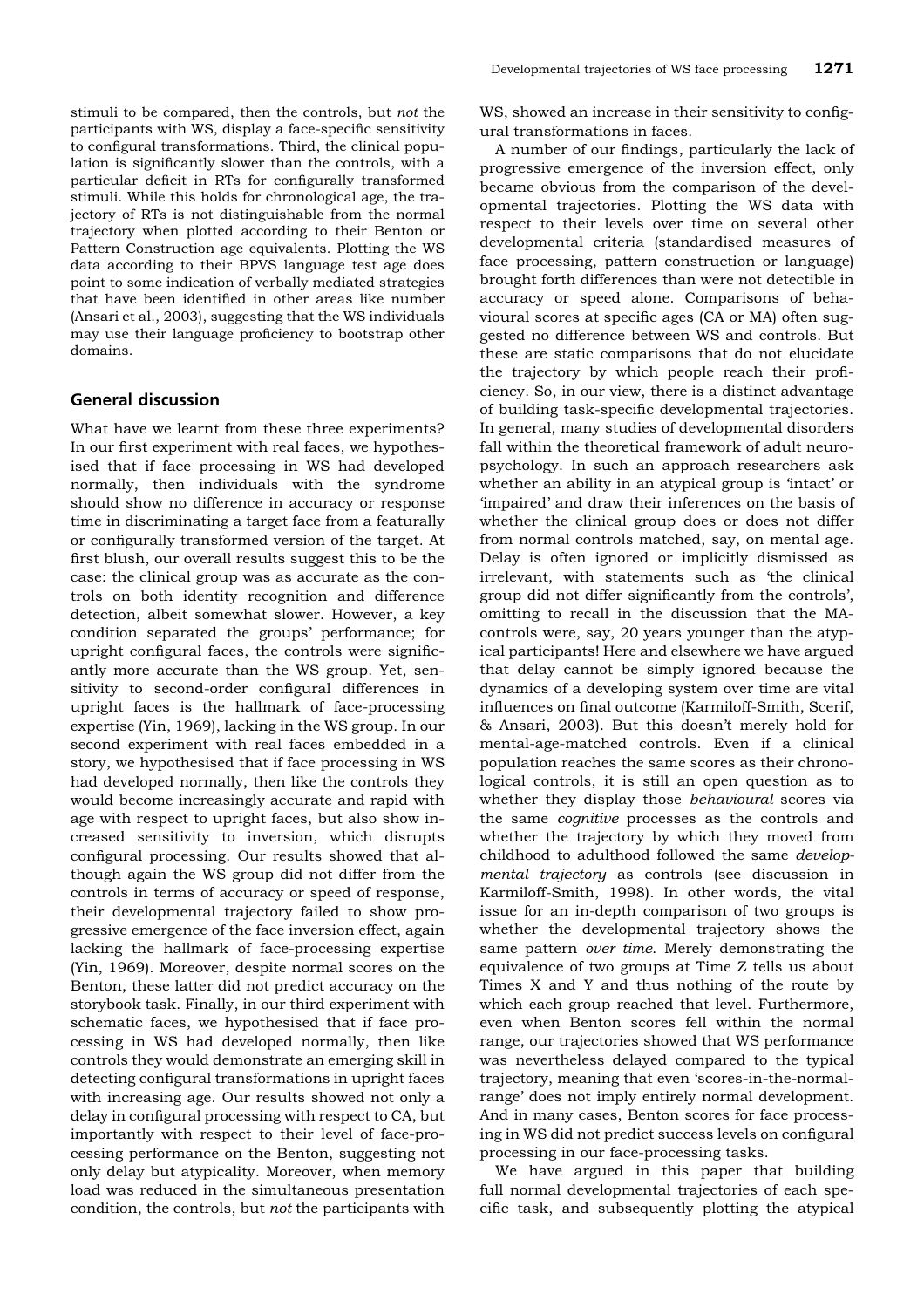trajectory on the trajectory, is a more informative way in which to address developmental questions. What we deem to be particularly interesting in our studies is that the broad pattern of scores in the end state was often not reliably distinguishable from chronological age, and yet the trajectory of development was atypical. In addition, by placing the clinical group at different points on the typically developmental trajectory of different standardised measures, we overcome the problem of having to recruit numerous different individually matched control groups for each and every standardised measure. In sum, our approach focuses on change over time rather than performance at a particular moment in development.

The important question for developmental disorders must always be, in our view, 'does it (face processing, language, number, and the like) develop normally or atypically'? We have tested this by asking: 'Is face recognition in WS in step with developmental markers established in the control sample?' While a truly longitudinal approach would obviously be ideal (but take some two decades!), our crosssectional task-specific trajectories of a very large number of controls addresses this question more directly than groups matched statically on either mental or chronological age. For the practical purposes of the present set of experiments, and because of the claims in the literature that we were attempting to address, our youngest participants were 12 years of age. However, our lab is currently working on the featural/configural face-processing distinction in infants, toddlers and children, to complete the trajectories of both typically developing controls and those with developmental disorders. These are clearly very labour-intensive studies.

In conclusion, we agree that the extant literature has identified a proficiency with respect to holistic processing in WS (Deruelle et al., 2003; Tager-Flusberg et al., 2003). But, contrary to the claims of these authors, this work is not inconsistent with our claim that second-order configural processing is indeed impaired in WS in both face processing and general visuospatial processing. Our work measuring brain potentials (Grice et al., 2003) also points to particularly deficient integration of features into a configural whole in WS, suggesting that both face processing and visuospatial processing suffer from similar deficits. Yet, for two decades, the literature has claimed that face processing and visuospatial processing are independent of one another in WS, with the former 'spared' and the latter seriously impaired (Bellugi et al., 1988, 1994). Our findings suggest that this may not be the case. Although scores on the Benton were better than predicted by Pattern Construction scores, it was these latter that were more in line with our face-processing experimental tasks targeting directly the featural/configural distinction. And, whereas people with WS show improvements with age for the Benton, the same improvements are not apparent for tests where

configural processing is essential. When configural processing is crucial, people with WS show a deficit (Deruelle et al., 1999), but when global/holistic processing is needed such as in the Navon task, then the WS resemble typically developing controls (Farran, Jarrold, & Gathercole, 2003). It is second-order configural processing, demonstrated by the lack of an emergent inversion effect, that yields an atypical developmental trajectory in this clinical population. In our view, spatial cognition is simply more vulnerable to second-order configural impairments in WS development, and many face-processing tasks can be solved by featural or holistic strategies, thereby camouflaging any configural deficit. In other words, while scores in one domain (face processing) may outstrip scores in the other domain (visuospatial cognition), both domains may be affected by similar deficient processes but one reveals this impairment more subtly than the other. Seeming dissociations in the outcome, then, do not necessarily entail dissociations all the way along the developmental pathway (Karmiloff-Smith, 1998).

In conclusion, we argue that the developmental approach taken here, highlighting the importance of building developmental trajectories, is an essential, additional methodology for uncovering the subtleties of the causes of developmental disorders in general, and of face processing in particular.

## Acknowledgements

We should like to thank the Williams Syndrome Foundation, UK, for putting us in touch with families and particularly all the clinical and typically developing participants for their contribution. This research was supported by MRC Programme Grant No. G9715642 NIH Project Grant R21TW06761-01 to AK-S. We especially thank Daphne Maurer and Cathy Mondloch of MacMaster University, Canada, for making the Jane Faces Task available to us.

#### Correspondence to

A. Karmiloff-Smith, Neurocognitive Development Unit, Institute of Child Health, 30 Guilford Street, London WC1N 1EH, UK; Email: a.karmiloff-smith@ ich.ucl.ac.uk

#### References

- Ansari, D., Donlan, C., Thomas, M., Ewing, S., Peen, T., & Karmiloff-Smith, A. (2003). What makes counting count? Verbal and visuo-spatial contributions to typical and atypical number development. Journal of Experimental Child Psychology, 85, 50–62.
- Bellugi, U.L., Lichtenberger, L., Jones, W., Lai, Z., & St. George, M. (2000). I. The neurocognitive profile of Williams Syndrome: A complex pattern of strengths and weaknesses. Journal of Cognitive Neuroscience, 12(Suppl 1), 7–29.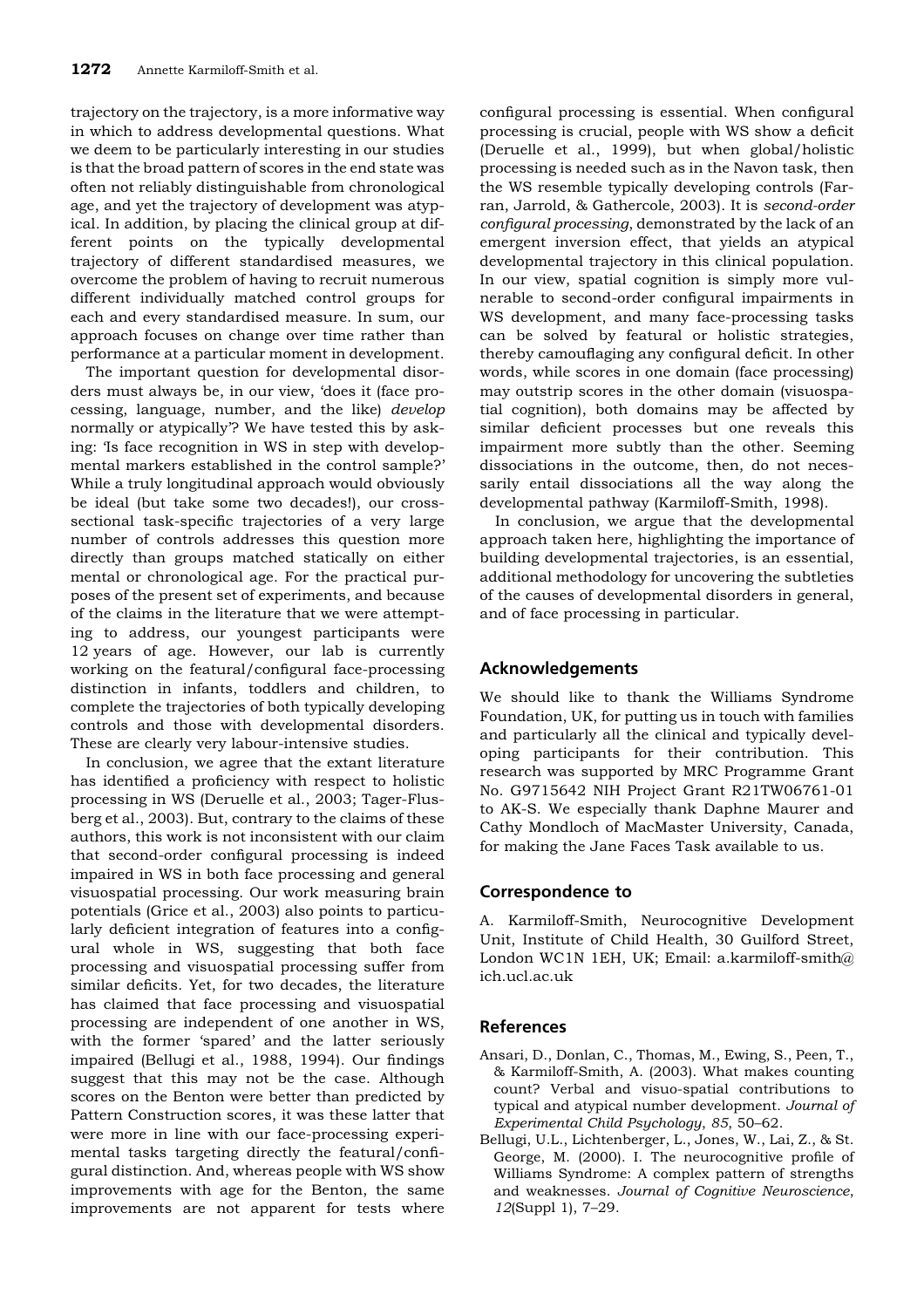- Bellugi, U., Lichtenberger, L., Mills, D., Galaburda, A., & Korenberg, J.R. (1999). Bridging cognition, brain and molecular genetics: Evidence from Williams syndrome. Trends in Neurosciences, 5, 197–208.
- Bellugi, U., Sabo, H., & Vaid, J. (1988). Spatial deficits in children with Williams Syndrome. In J. Stiles-Davis & M. Kritchevsky (Eds.), Spatial cognition: Brain bases and development. Hillsdale, NJ: Lawrence Erlbaum Associates, Inc.
- Bellugi, U., Wang, P.P., & Jernigan, T.L. (1994). Williams syndrome: An unusual neuropsychological profile. In S.H. Broman & J. Grafman (Eds.), Atypical cognitive deficits in developmental disorders: Implications for brain function (pp. 23–56). Hillsdale, NJ: Lawrence Erlbaum Associates, Inc.
- Benton, A.L., Hamsher, K.S., Varney, N.R., & Spreen, O. (1983). Contributions to neuropsychological assessment: Tests. New York: Oxford University Press.
- Benton, A.L., Sivan, A.B., Hamsher K. deS., Varney, N., & Spreen, O. (1994). Contributions to neuropsychological assessment: A clinical manual. New York: Oxford University Press.
- Brace, N.A., Hole, G.J., Kemp, R., Pike, G., Duuren, M., & Norgate, L. (2001). Developmental changes in the effect of inversion: Using a picture book to investigate face recognition. Perception, 30, 85–94.
- Bruyer, R., Laterre, C., Seron, X., Feyereisen, P., Strypstein, E., Pierrard, E., & Rectem, D. (1983). A case of prosopagnosia with some preserved covert remembrance of familiar faces. Brain and Cognition, 2, 257–284.
- de Haan, M. (2001). The neuropsychology of face processing during infancy and childhood. In C.A. Nelson & M. Luciana (Eds.), The handbook of developmental cognitive neuroscience (pp. 381–398). Cambridge, MA: MIT Press.
- de Renzi, E. (1986). Current issues in prosopagnosia. In H.D. Ellis, M.A. Jeeves, F. Newcombe, & A.W. Young (Eds.), Aspects of face processing. Dordrecht: Martinis Nijhoff.
- Deruelle, C., Mancini, J., Livet, M., Cassé-Perrot, C., & de Schonen, S. (1999). Configural and local processing of faces in children with Williams syndrome. Brain and Cognition, 41, 276–298.
- Deruelle, C., Rondan, C., Mancini, J., & Livet, M. (2003). Exploring face processing in Williams syndrome. Cognitie, Creier, Comportanent, 7, 157–171.
- Diamond, R., & Carey, S. (1986). Why faces are and are not special: An effect of expertise. Journal of Experimental Psychology General, 115, 107–117.
- Donnai, D., & Karmiloff-Smith, A. (2000). Williams syndrome: From genotype through to the cognitive phenotype. American Journal of Medical Genetics: Seminars in Medical Genetics, 97, 164–171.
- Dunn L.M., & Dunn L.M. (1981). Peabody Picture Vocabulary Test–Revised. Minnesota: American Guidance Service.
- Dunn, L.M., Whetton, C., & Pintilie, D. (1997). British Picture Vocabulary Scale. Windsor, UK: NFER-Nelson.
- Elliot, C.D., Smith, P., & McCulloch, K. (1996). British Ability Scales. NFER-Nelson, Windsor, UK.
- Farah, M.J., Levinson, K.L., & Klein, K.L. (1995). Face perception and within-category discrimination in prosopagnosia. Neuropsychologia, 33, 661–674.
- Farran, E.K., Jarrold, C., & Gathercole, S.E. (2003). Divided attention, selective attention and drawing: Processing preferences in Williams syndrome are dependent on the task administered. Neuropsychologia, 41, 676–687.
- Grice, S.J., de Haan, M., Halit, H., Johnson, M.H., Csibra, G., Grant, J., & Karmiloff-Smith, A. (2003). ERP abnormalities of visual perception in Williams syndrome. NeuroReport, 14, 1773–1777.
- Johnson, M.H., & de Haan, M. (2001). Developing cortical specialization for visual-cognitive function: The case of face recognition. In J.L. McClelland & R.S. Siegler (Eds.), Mechanisms of cognitive development: Behavioral and neural perspectives. Carnegie Mellon symposia on cognition (pp. 253–270). Mahwah, NJ: Lawrence Erlbaum Associates, Inc.
- Johnson, M.H., & Morton, J. (1991). Biology and cognitive development. The case of face recognition. Oxford (UK) and Cambridge (USA): Blackwell.
- Karmiloff-Smith, A. (1992). Beyond modularity: A developmental perspective on cognitive science. Cambridge MA: MIT Press.
- Karmiloff-Smith, A. (1997). Crucial differences between developmental cognitive neuroscience and adult neuropsychology. Developmental Neuropsychology, 13, 513–524.
- Karmiloff-Smith, A. (1998). Development itself is the key to understanding developmental disorders. Trends in Cognitive Sciences, 2, 389–398.
- Karmiloff-Smith, A., Grant, J., Berthoud, I., Davies, M., Howlin, P., & Udwin, O. (1997). Language and Williams Syndrome: How intact is 'intact'? Child Development, 68, 246–262.
- Karmiloff-Smith, A., Scerif, G., & Ansari, D. (2003). Double dissociations in developmental disorders? Theoretically misconceived, empirically dubious. Cortex, 39, 161–163.
- Laing, E., Butterworth, G., Ansari, D., Gsödl, M., Longhi, E., Panagiotaki, G., Paterson, S., & Karmiloff-Smith, A. (2002). Atypical development of language and social communication in toddlers with Williams syndrome. Developmental Science, 5, 233–246.
- Maurer, D., Le Grand, R., & Mondloch, C.J. (2002). The many faces of configural processing. Trends in Cognitive Sciences, 6, 255–260.
- Mervis, C.B., & Bertrand, J. (1997). Developmental relations between cognition and language: Evidence from Williams syndrome. In L.B. Adamson & M.A. Romski (Eds.), Research on communication and language disorders: Contributions to theories of language development (pp. 75–106). New York: Brookes.
- Mondloch, C.J., Le Grand, R., & Maurer, D. (2002). Configural face processing develops more slowly than featural face processing. Perception, 31, 553–566.
- Passarotti, A.M., Paul, B.M., Joseph, R., Bussiere, J.R., Buxton, R.B., Wong, E.C., & Stiles, J. (2003). The development of face and location processing: An fMRI study. Developmental Science, 6, 100–117.
- Rossen, M.L., Jones, W., Wang, P.P., & Klima, E.S. (1995). Face processing: Remarkable sparing in Williams syndrome. Special Issue, Genetic Counseling, 6, 138–140.
- Simion, F., Macchi Cassia, V., Turati, C., & Valenza, E. (2001). The origins of face perception: Specific versus